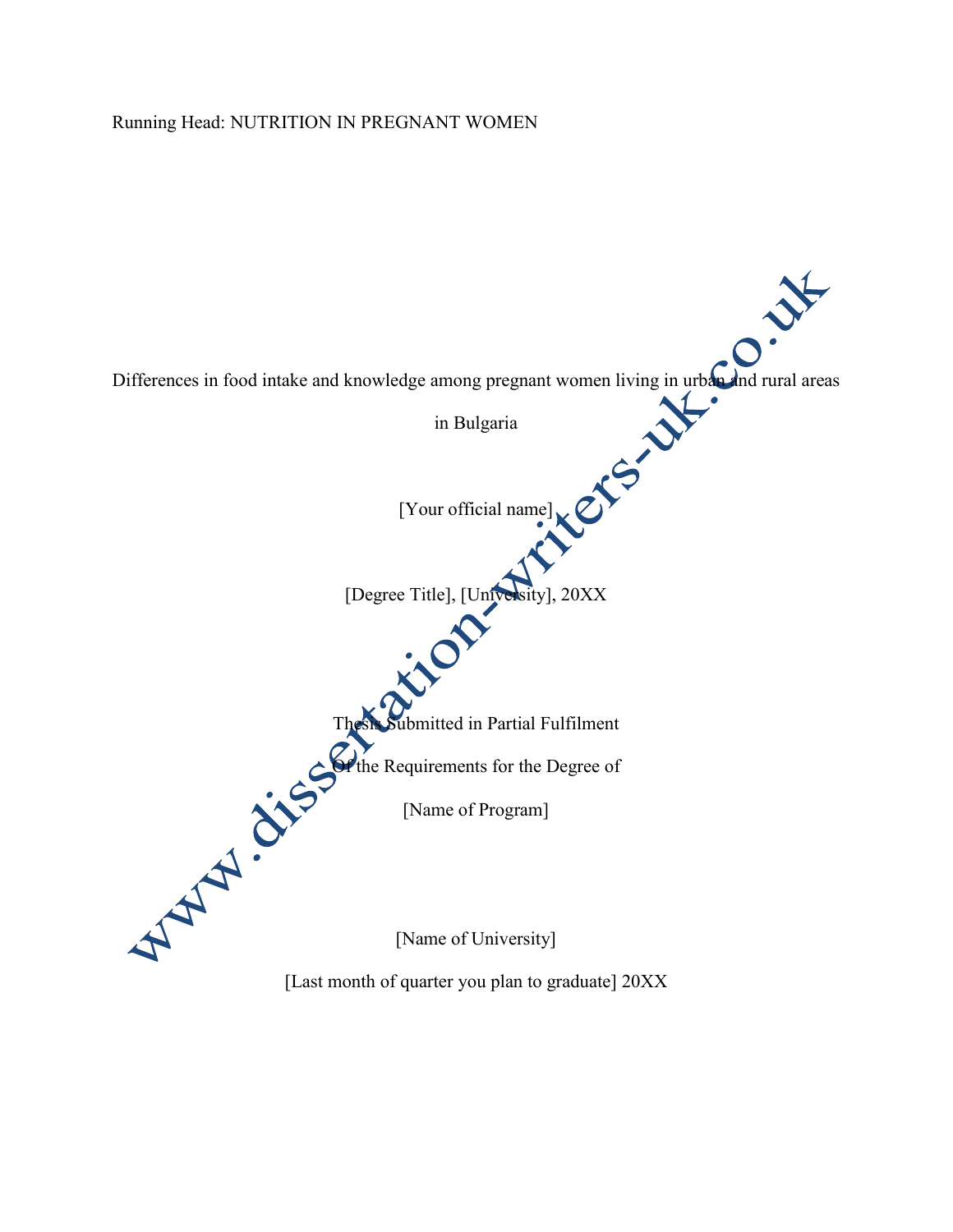#### **ABSTRACT**

The study was carried out for the verification of impact of region of residence of pregnant women on the knowledge and food intake in the context of Bulgaria. In addition to this, the research also provided a thorough plan under the title of key recommendations for researchers of  $\blacktriangle$  4 future on the topic of knowledge and food intake of pregnant women. Moreover, as opposed to the primary aim of research, the researcher also measured some secondary objectives of research. In order to obtain information that is relevant to the topic, quantitative research design was chosen by the researcher, whereas secondary data collection has been chosen as the method of collecting the data. With the help of SPSS software and through descriptive analysis and independent t-test, the data was analysed in order to achieve the outcomes of the study. The results of the study showed that pregnant women residing in urban areas have more knowledge residing in rural areas of Bulgaria. of food intake, alcohol consumption, and smoking habits as compared to pregnant women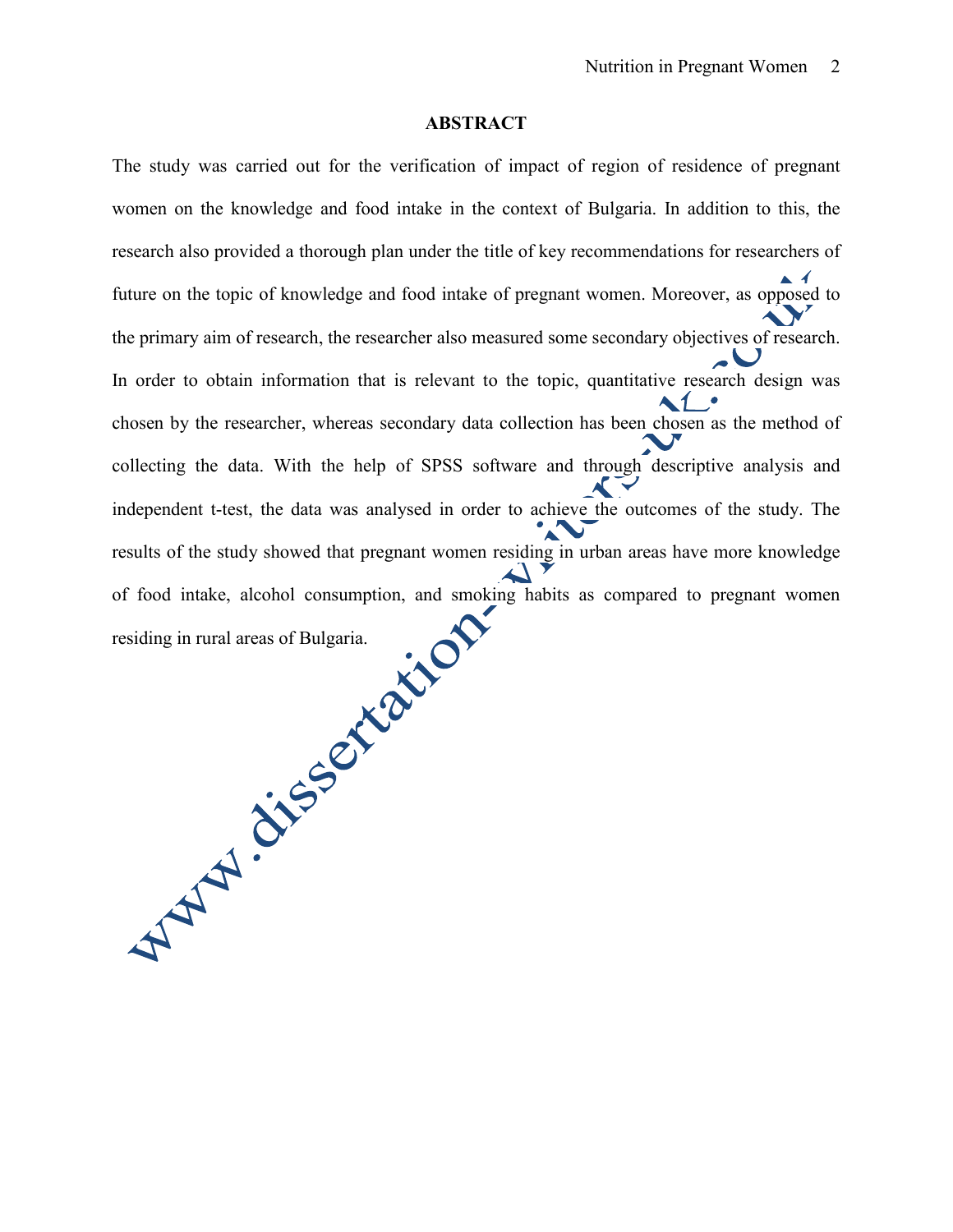### **ACKNOWLEDGEMENT**

I would take this opportunity to thank my research supervisor, family and friends for their support and guidance without which this research would not have been possible.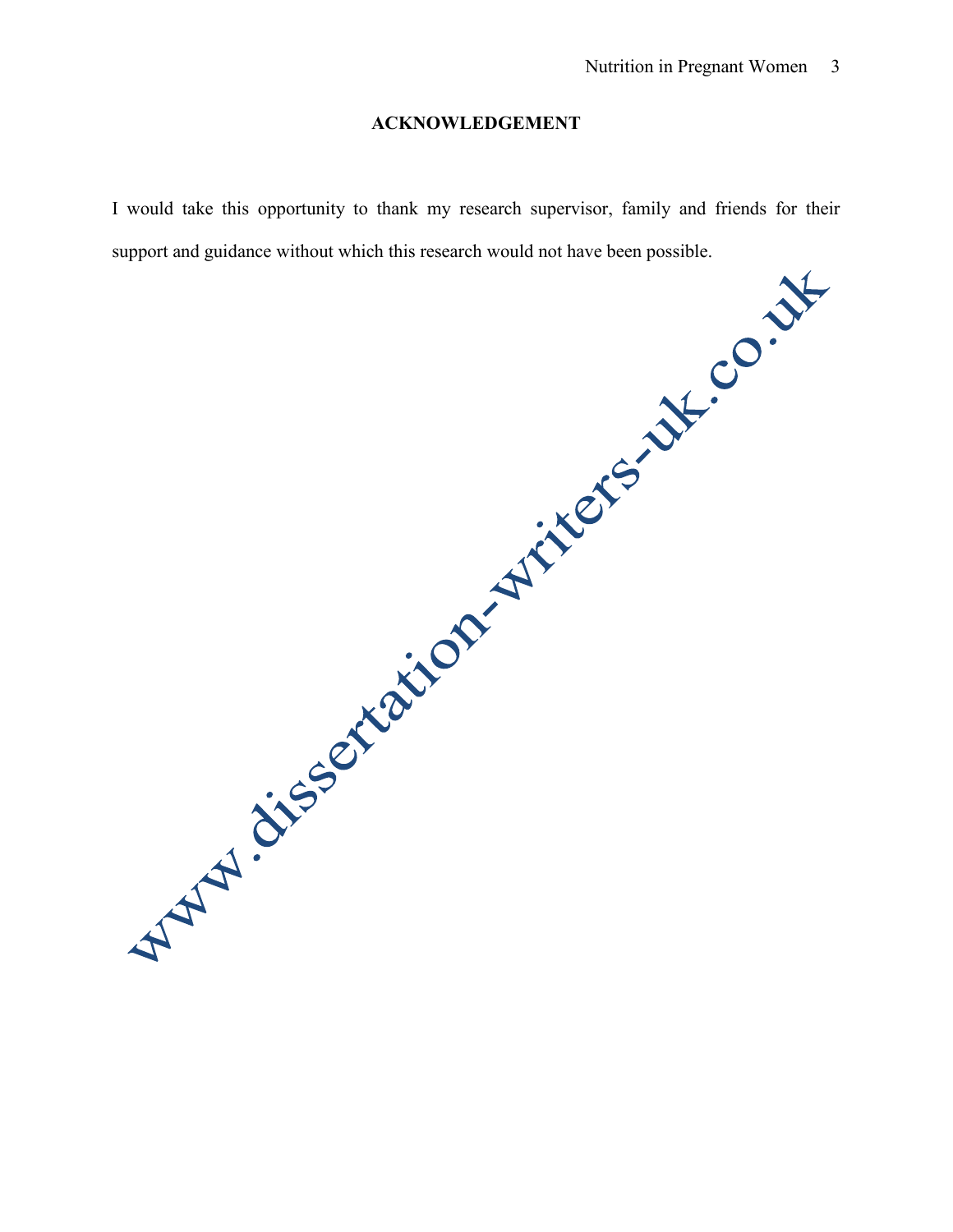### **DECLARATION**

I [type your full first names and surname here], declare that the contents of this dissertation/thesis represent my own unaided work, and that the dissertation/thesis has not previously been submitted for academic examination towards any qualification. Furthermore, it<br>represents my own opinions and not necessarily those of the University. represents my own opinions and not necessarily those of the University.

| Mary dissertation in the state |  |  |  |
|--------------------------------|--|--|--|
|                                |  |  |  |
|                                |  |  |  |
|                                |  |  |  |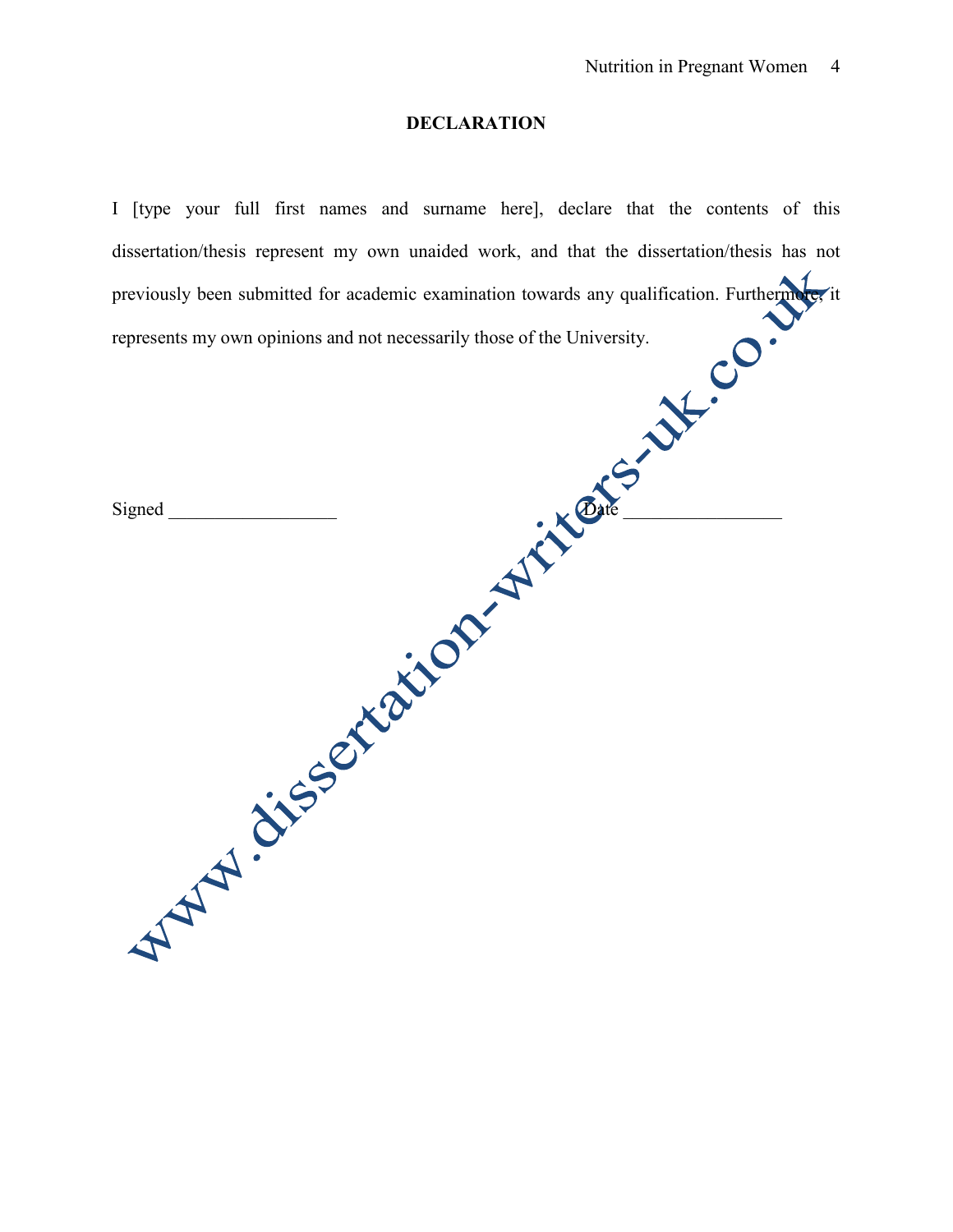# **Table of Contents**

| 1.1.                                           |      |
|------------------------------------------------|------|
| 1.2.                                           |      |
| 1.3.                                           |      |
| 1.4.                                           |      |
| 1.5.                                           |      |
| 1.6.                                           | 10   |
|                                                | . 11 |
| 2.1.<br>11                                     |      |
| 2.2.                                           |      |
| 2.3.                                           |      |
| Social Class and Socio Economic Status<br>2.4. |      |
| $\frac{18}{2}$<br>2.5.                         |      |
| CHAPTER 3: METHODOLOGY                         |      |
| 19                                             |      |
|                                                |      |
|                                                |      |
|                                                |      |
|                                                |      |
|                                                |      |
|                                                |      |
|                                                |      |
|                                                | 22   |
|                                                |      |
|                                                |      |
|                                                |      |
|                                                |      |
|                                                |      |
|                                                |      |
|                                                |      |
|                                                |      |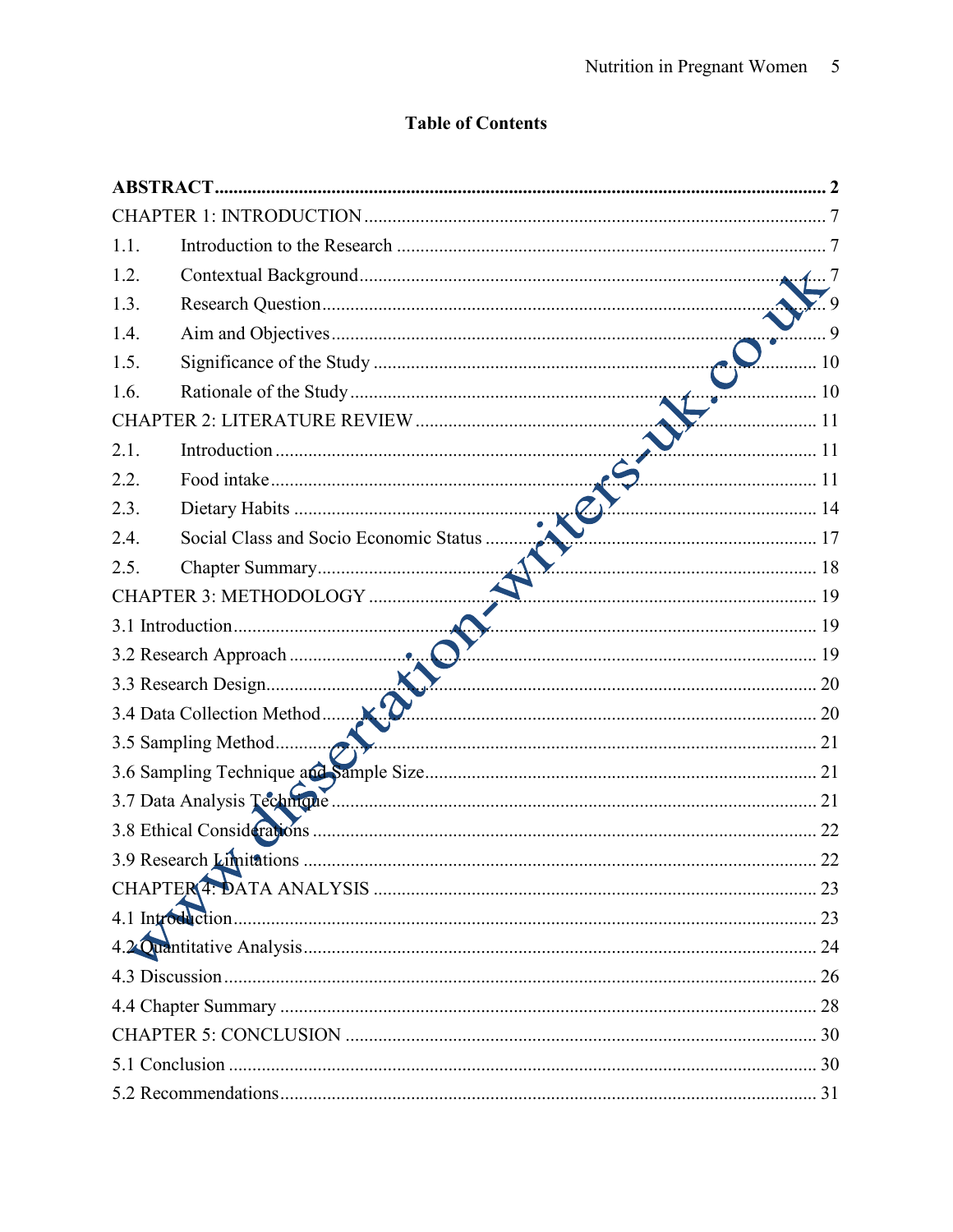What is construction with the control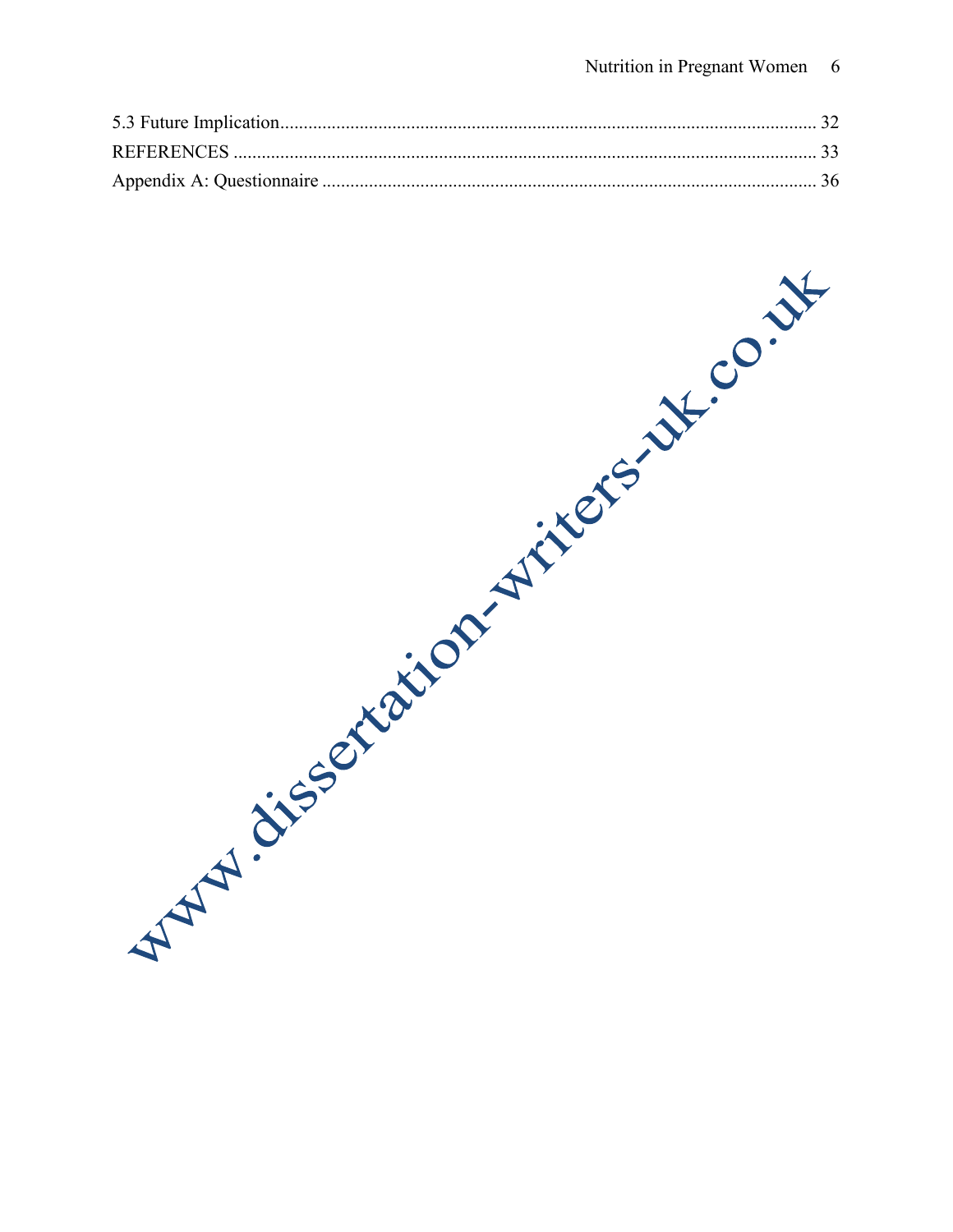#### **CHAPTER 1: INTRODUCTION**

#### *1.1.Introduction to the Research*

Pregnancy is a state of celebration all over the world as it announces the upcoming of a new human being into the world. However, many communities around the world have undesirable child and maternal health indices due to a number of factors including maternal nutritional status. Factors including absence or presence of food restrictions, quality of diet, dietary indiscretions, inadequate nutritional knowledge, and feeding habits are independent variables that are linked with outcomes of pregnancy and weight gain during the period of pregnancy (Campbell and Campbell, 2008). Undernutrition is considered to have wide-ranging and drastic effects on children and women, if not managed properly. In its severe form, high levels of mortality and morbidity are recorded (Picot et al., 2012). Food avoidance and food taboos have been reported in many communities among pregnant women with the result of inadequate intake of nutrients. There are various factors that can be linked with such avoidance of certain foods,including teenage pregnancy,prim gravidity, low levels of household income, lack of education, signifying low mass index and socio-economic status (Oni and Tukur, 2012).

# *1.2.Contextual Background*

Over recent years, maternal diets during the period of pregnancy have gained a great attention. It is because of the recognition of increased metabolic, physiologic, and nutritional demand that is placed on women during pregnancy. The intake of pregnant women must be such that it provides nutrients and energy to both mother and fetus (King, 2000). According to researches, inappropriate intake of diet leads to outcomes that are unfavorable. Insufficient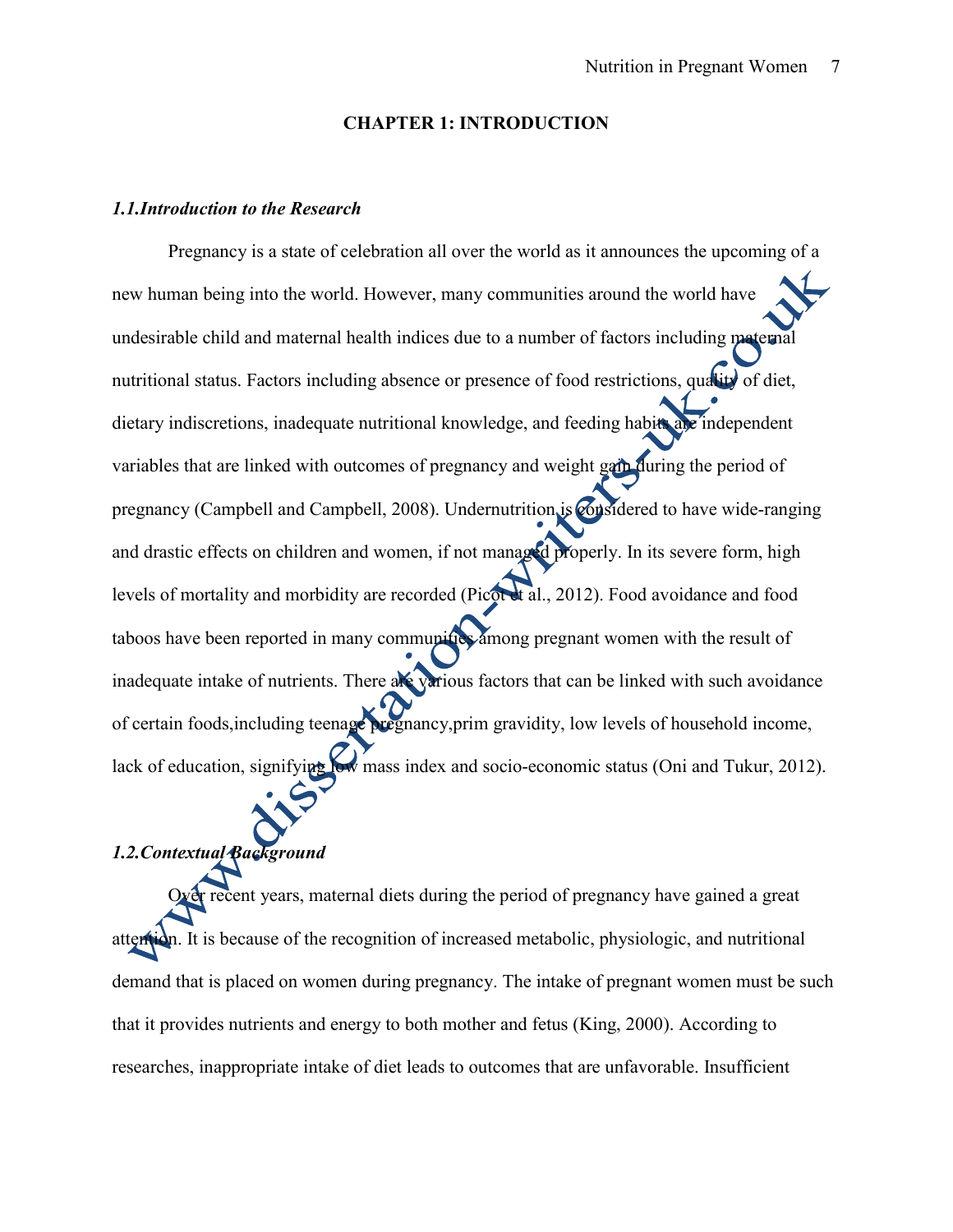dietary intake and supplemental iron results in anaemia of iron deficiency involving a risk for labor complications and morbidity (Picot et al., 2012).

Many researches have been carried out around the world evaluating the feeding habits and dietary intake of pregnant women. A study conducted in South Africa highlighted the top food items consumed by pregnant women, including coffee, tea, cold drinks, fresh milk, bread rolls, rice and sugar, magou, fruit juice, and maize meal (Kersa, 2004). The nutrient intakes and dietary habits of 279 pregnant women were evaluated by researchers in Ghana with the help of interview guides and dietary recall forms. The impact of socio-demographic variables on intakes of pregnant women and changes in habits were studies. It was found that mean energy, folic acid, iron and zinc intakes were inadequate as compared with recommended intakes. The contributions of macronutrients to caloric intake were fat (34.7%), protein (13.3%), and carbohydrate (52.1%). A significant association was fount between mean protein intake and level of education as well as between mean protein intake and level of income.

Nutrition and superstitions of pregnant women in Nigeria were studied and it was found that 15% of the respondents that adhere to traditional and customary beliefs about feeding practices and nutrition in pregnancy. Ojofeitimi et al., (2008) carried out the study regarding dietary intake of 840 women from urban and rural areas. In about 75% of the respondents, inadequate dietary intake of energy was found, while 65% of the respondents showed the adequate amount of protein. 70% of women reported inadequate intake of Vitamin C, while only 18% of the pregnant women showed inadequate intake of folate.

The situation is almost the same in many other parts of the world also. In Pakistan and many other countries and parts of Asian sub-continent, micronutrient deficiencies in pregnant women are widespread. These are linked with under-nutrition in women and intra-uterine growth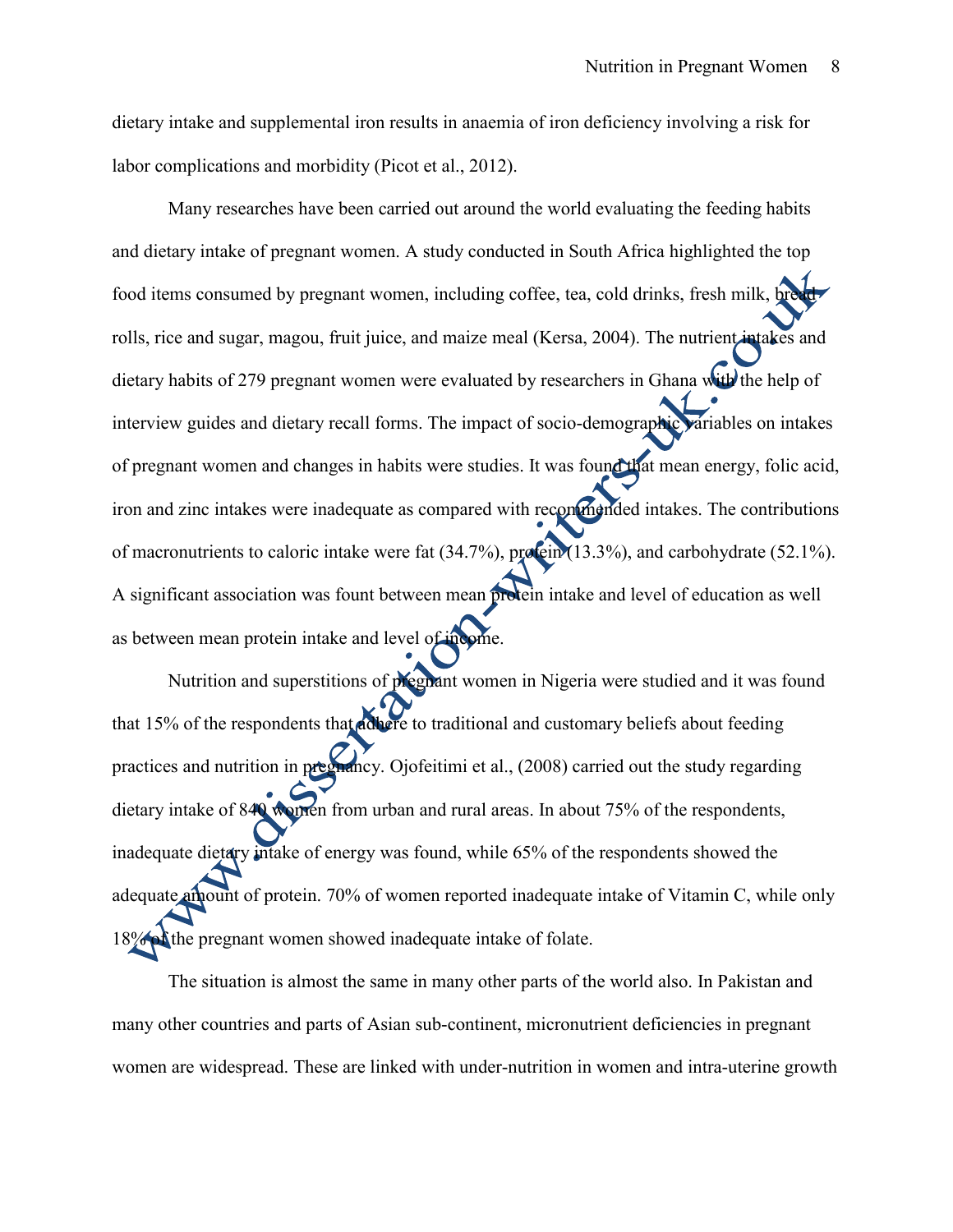retardation. Dietary assessment of 284 pregnant women in Iran showed a higher amount of intake among women of rural areas than women residing in urban areas. According to Chinese National Nutrition and Health Survey in 2002, a wide range of nutritional inappropriateness was found from over-nutrition to deficiency (excess of both is detrimental to health) in population across China. Compared to earlier surveys of national nutrition in China, it was found that quality of intake among Chinese population has improved but still there were differences between urban and rural areas and pregnant women of those parts of China. Maternal health during pregnancy and preconception is vital for health and growth of fetus as well as newborn baby. Because of the fetal origins theory of disease, interest in nutrition during the period of pregnancy has increased. Vast amount of literature and researches can be found on nutrition<br>programming of pregnant women.<br>1.3.Research Question programming of pregnant women.

#### *1.3.Research Question*

Research question is constructed on the basis of objectives that the researcher expects to achieve from the study. The research questions that would be addressed in this study is: Are there any differences in food intake and knowledge among pregnant women living in urban and rural areas in Bulgaria?

# *1.4.Aim and Objectives*

The aim of this research is to find out whether the dietary intake of pregnant women has anything to do the area or location where the women reside or not. In order to accomplish the aim, it is sub-divided into small objectives which would guide the researcher in carrying out the study smoothly. These objectives are: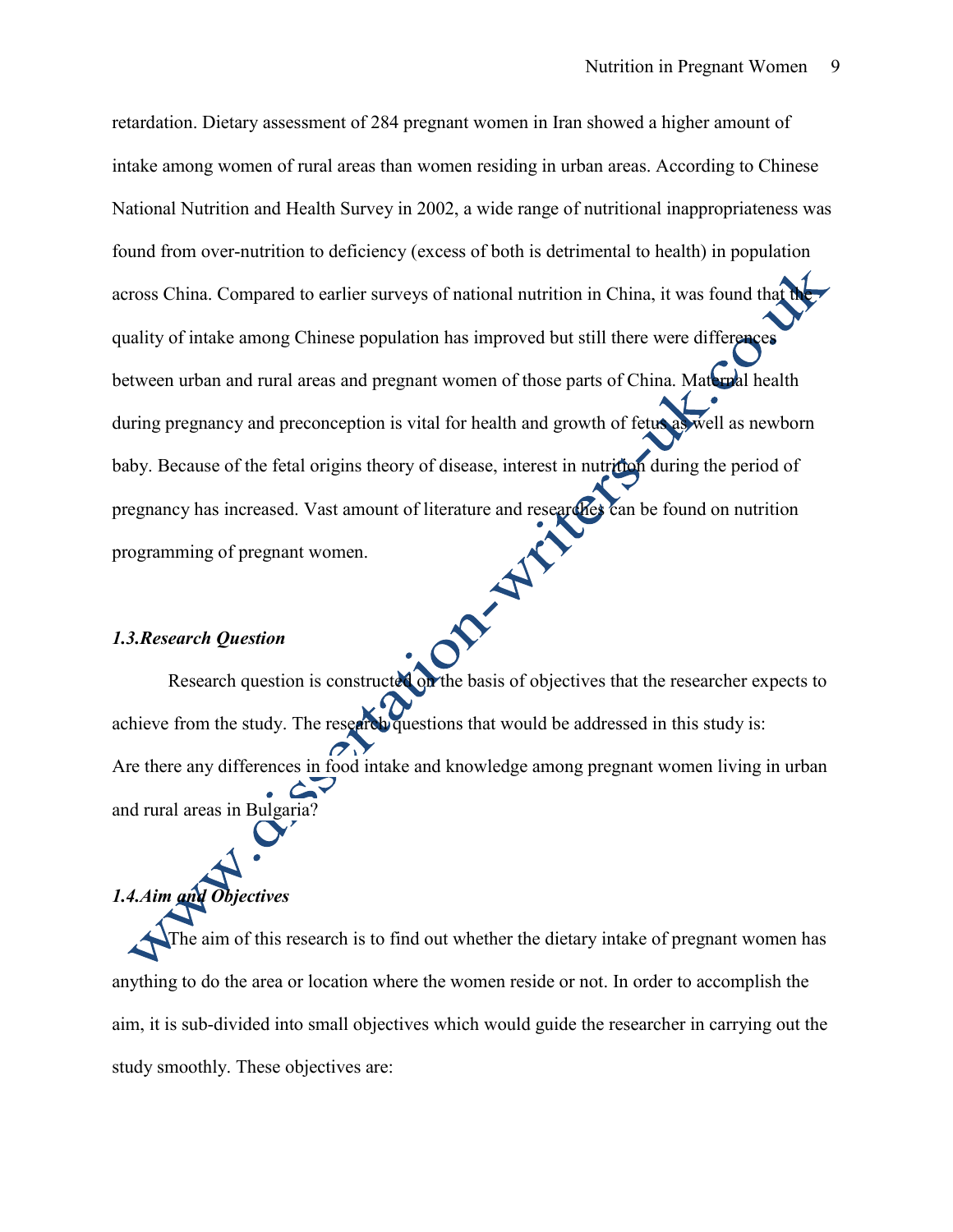- To find out the knowledge and food intake of pregnant women residing in urban areas
- To find out the knowledge and food intake of pregnant women residing in rural areas
- To find out the rate of alcohol consumption and smoking habits of pregnant women residing in urban and rural areas.

#### *1.5.Significance of the Study*

In developed countries, usually malnutrition is not a very big issue but still there is a need to recommend best diet to pregnant women in order to enhance their health and development conditions as well as their offspring. Such recommendations should be based on evidence and not it is recognized that the studies related to birth starting before or during pregnancy and then offspring and the family make significant contributions to evidence. Avon Longitudinal Study of Parents and Children (ALSPACP) is one of those studies that has followed birth cohort from mother's pregnancy to offspring's adulthood. It is unusual in collection information related to diet of mothers, partners and their offsprin

# *1.6.Rationale of the Study*

The study reviews the publications that have used data available related to dietary habits of pregnant women in different areas of the world. The study is carried out in order to find out the differences in food intake and knowledge among pregnant women living in urban and rural areas in Bulgaria. From the review of previous literature regarding differences in dietary intake and knowledge in pregnant women, it is inferred that the women residing in rural areas have higher and good intake of nutrients than the pregnant women of urban areas. Prohibition against particular foods is more found in urban areas as compared to women residing in rural areas.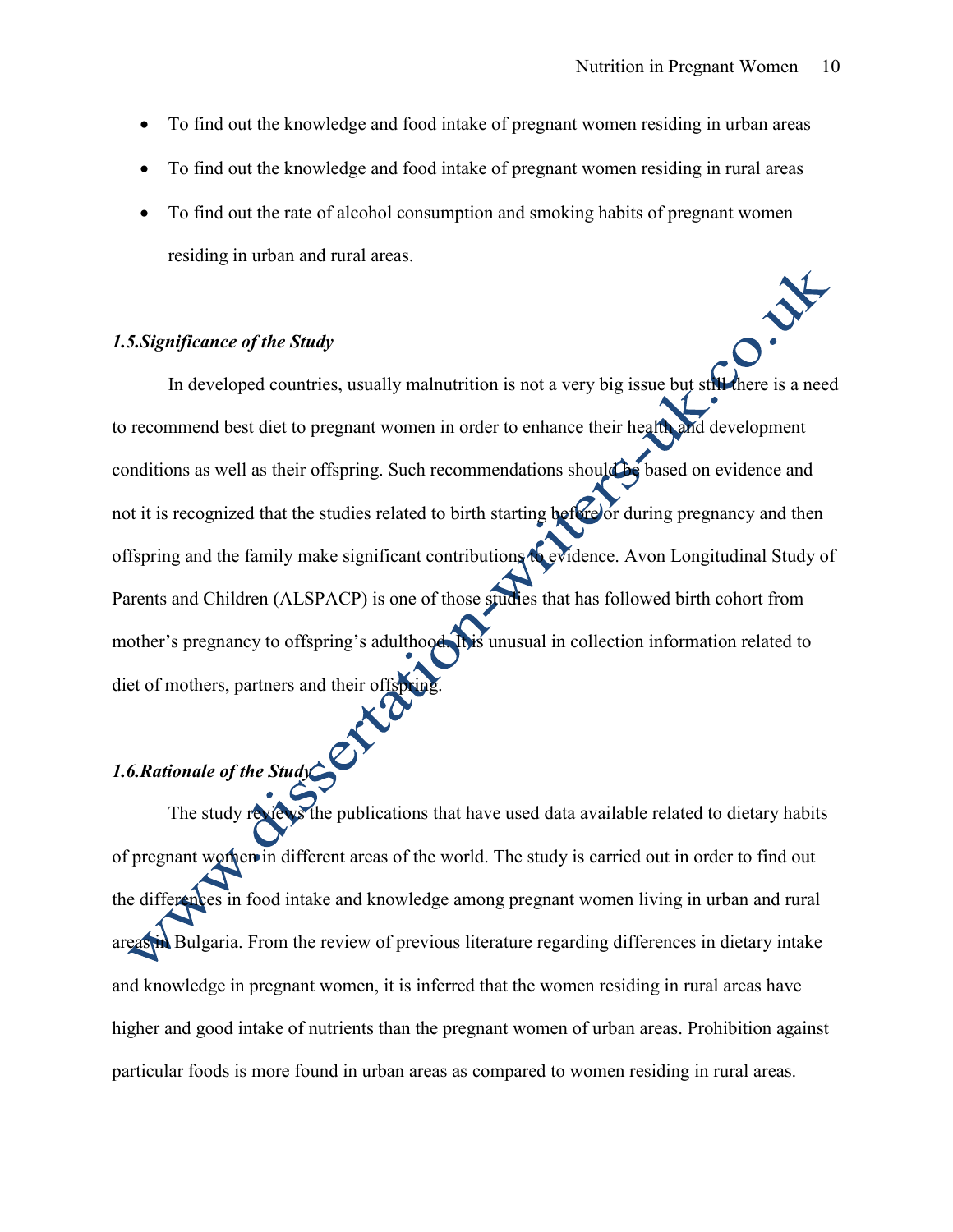#### **CHAPTER 2: LITERATURE REVIEW**

#### *2.1.Introduction*

This chapter aims to cover in depth various aspects that are involved in the notion of food intake and other dietary habits. Moreover, through this chapter, the researcher aims to study broad terms, the differences that usually occur in the food intake level and dietary habits amongst pregnant women who tend to live in both the urban as well as rural areas of Bulgaria. Besides this, the literature review also comprises of a discussion regarding the key compounding variables underlying the research topic. Furthermore, the literature review also presents various dimensions of the topic, i.e. the dietary intake during pregnancy between the urban and the rural areas in Bulgaria. Lastly, the dietary habits are also studied as along with the perspectives of alcohol consumption during pregnancy and the use of other drugs.

#### *2.2.Food intake*

In a report from UNICEF (2006), pregnancy is considered as one of the good sign where the newborn is wholeheartedly welcomed in the world. However, in many of the communities, there has been witnessed that women tend to have an undesirable maternity and child health indices which often makes their lives very difficult. Likewise, many important variables in any societymake pregnancy far more challenging, including the poor maternal nutritional intake. Moreover, many dietary factors also concern the propensity to hinge the presence or the absence of food restrictions considering the overall quality and quantity of the food intake by pregnant women in the rural as well as the urban areas. It has also been determined that the domain of food intake is not acknowledged by the majority of pregnant women due to lack of adequate

inon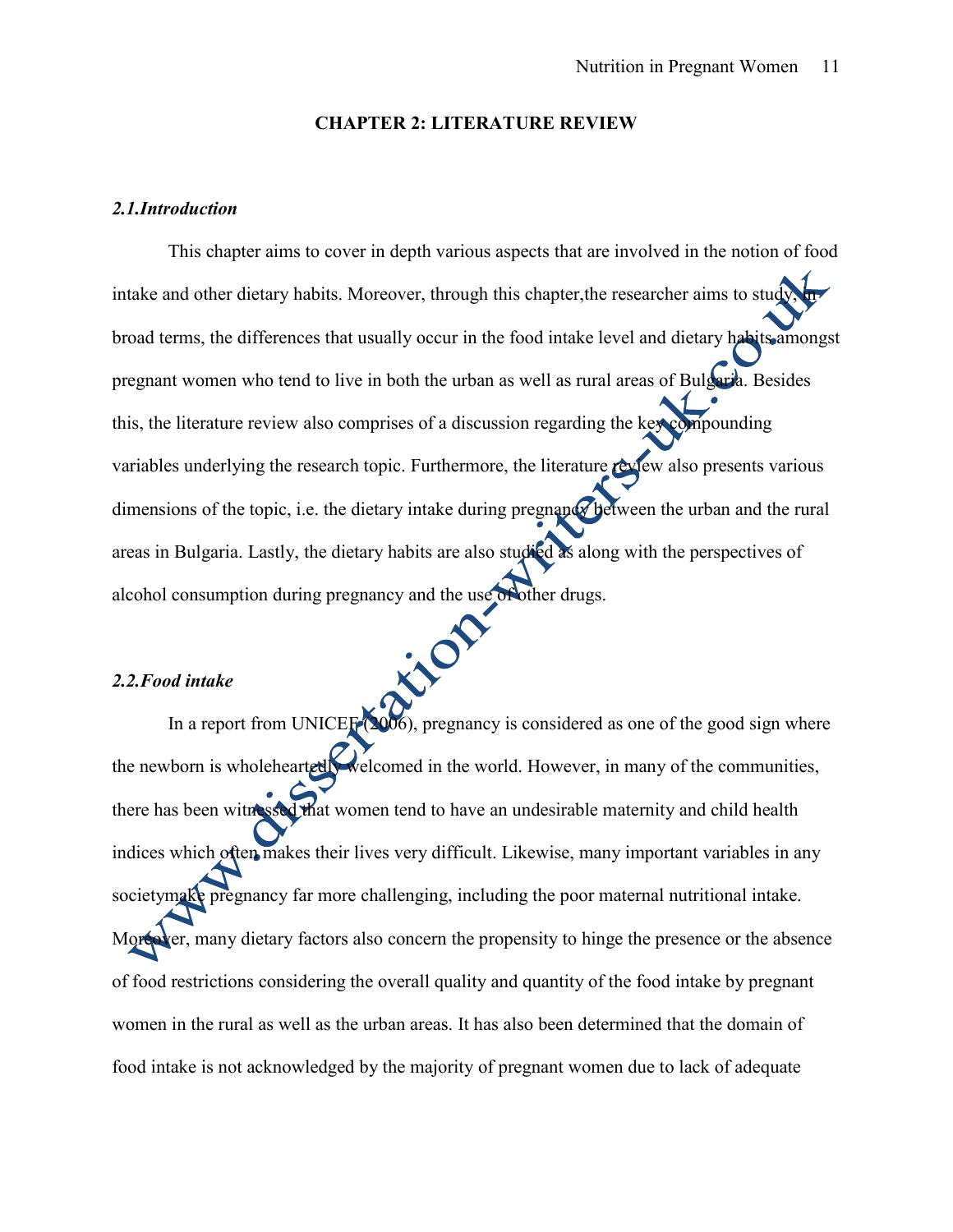knowledge regarding beneficial nutrition intake (Oken, Guthrie, Bloomingdale, Platek, Price, Haines and Wright, 2013).

Furthermore, it has been argued by Quirk, Williams, O'Neil, Pasco, Jacka, Housden and Brennan (2013) that undernutrition and inadequate food intake may lead to drastic and harsh outcomes for both the women as well as the children, if not handled diligently. The appropri food intake or maternal diet during pregnancy has watched the attention of many concerned people over the past years. It has also been reported by Cockx, Francken and Pieters, (2015)that during the pregnancy condition many women have also faced premature delivery of baby or abortion just because they paid least attention to having a healthy nutritious diet. As explained by Cheng, Dibley, Zhang, Zeng and Yan (2009), the food intake and the adequate maternal nutrient protein intake during the pregnancy is exceedingly necessary to ensure fundamental and essential birth outcomes from the pregnant women in both urban and rural areas of the world.

It has been further referred from the learning that the usual dietary intake amongst the urban and the rural area pregnant women of China is significantly coherent. The average level of better nutritious food intake amongst Chinese pregnant women, except for the rural areas women, the things were way better. Meaning the urban areas women were still better on food intake and nutrient diet whereas the rural were low on protein, fat, iron and zinc. There were also witnessed that the rural areas health from the perspective of being pregnant the intakes of folate were considerably low, i.e. 97%, zinc 91% and 64/5 inadequate consumption of iron. From this, it can be remarked that the rural areas women need more knowledge and awareness regarding the pregnancy element and the futile food intake required in this time span.

It has been also determined by Gao, Stiller, Scherbaum, Biesalski, Wang, Hormann and Bellows (2013) that the poor maternal nutrition needs to be focused from the aspect of food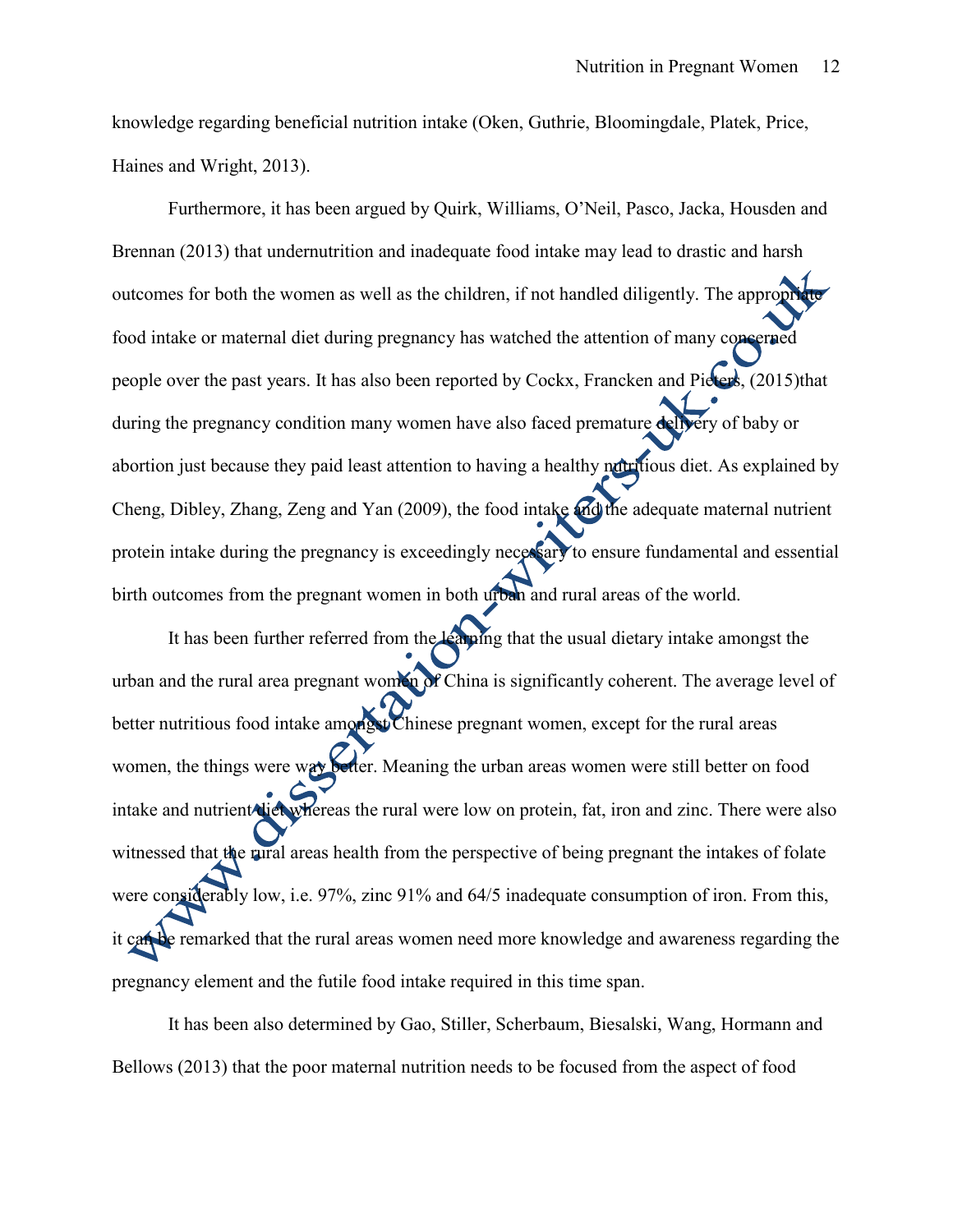intake during pregnancy, especially during the third trimester of the pregnancy as the rate is high for getting miscarriages profoundly emerging from the inappropriate food intake. The micronutrient deficiencies have also been remarked to transgress form the lower consumption of the necessary food intake while pregnancy is it rural or urban. Also, in correspondence to the traditional Chinese culture, the pregnant women in rural areas are more clearly and timely advised to focus more on food intake while at the same time are imposed to strictly adhere with a specific set of nutrient dietary precautionary plan.

As per the revelations from the learning's of Cheng, Dibley, Zhang, Zeng and Yan (2009), the pregnant women in the western area of China, i.e. the rural area, the women are termed to face more criticality aspect pertaining to their diets since they are not guided and aware duly what to eat in each trimester. Hence, following their own methodology during pregnancy days is the choice, which ultimately in majority of the cases moves them to lie in the pitfall of abortion or death of mother and the baby. Regarding the food intake and the usual food habits amongst the pregnant women of Indonesia in both rural and urban areas, it has been referenced by Hartini (2004) that before the world crisis, the majority of women lacked the ability to even eat anything worth as been pregnant; it was the time when it was recorded that more than 80% of pregnant women had been entitled to have insufficient energy within them while on the other hand, 40% of the pregnant women were those who lacked in scarce Vitamin C, calcium, zinc and iron.

In addition to this, the food intake of the pregnant women was also contemplated to be below the par level and they only knew taking boiled rice and nuts would help them complete the pregnancy duration efficiently. Moreover, the food intake also consisted more of having those items which had efficacy of being hot and in the end the child inside the womb was greatly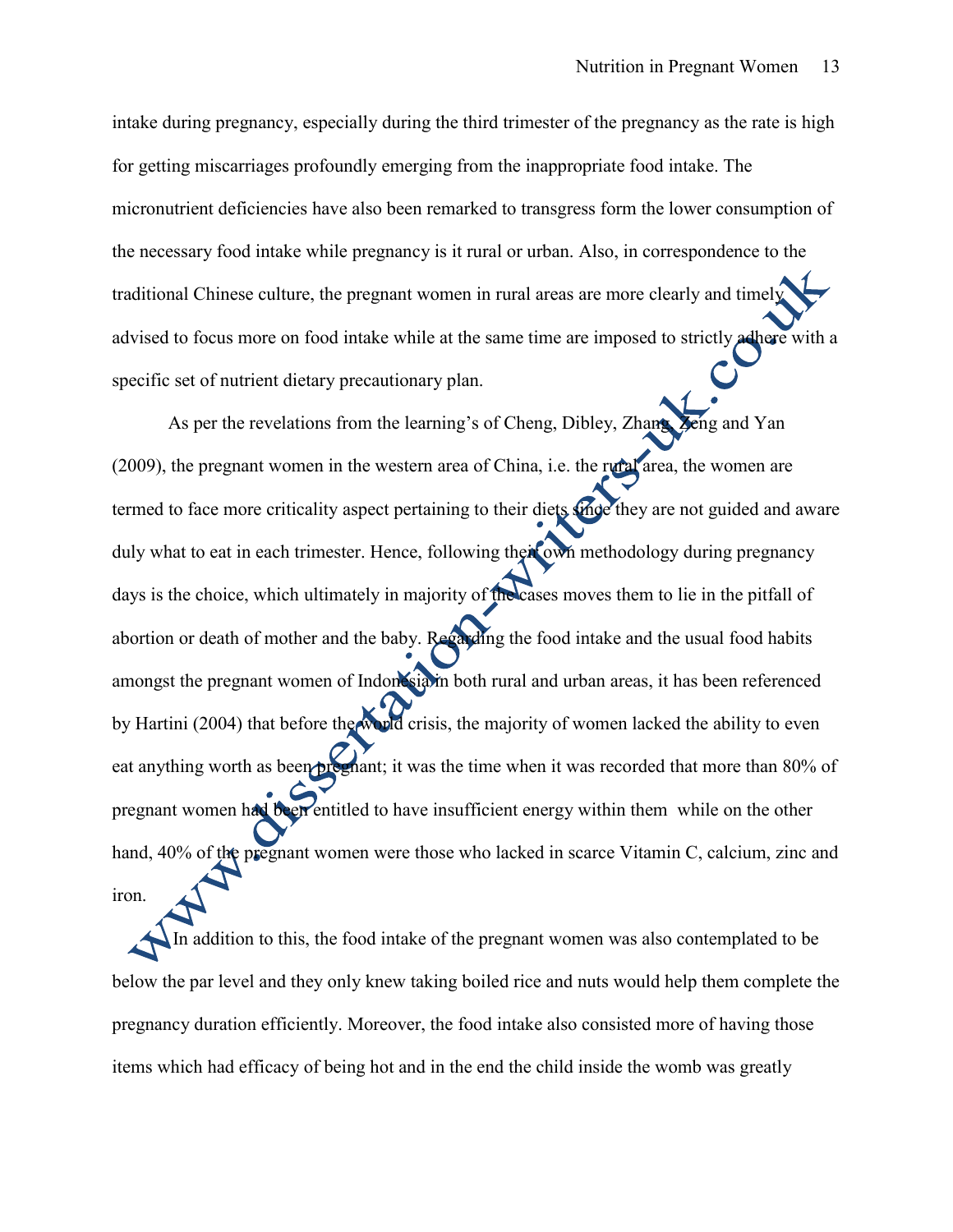affected (McGowan and McAuliffe, 2013).Being accurate about the food intake amongst the pregnant women in rural Indonesia, the major source of food intake was rice, since it was the only food item available after war in excessive amount. Comparing it fundamentally with the food intake system of the urban area pregnant women, it has been also determined, they were very conscious as per their diet systems and avoided taking any type of infected food item that may eventually terminate their pregnancy (Hartini, 2004). Also, the urban pregnant women had more resources to make their pregnancy a better one, but in the end faced the issue of fat intake lacking.

As per the study of Hossain, Sarwar, Reja and Akter  $(2013)$ , it has been estimated that the food intake of the pregnant women both in urban and rural area was a catastrophe and needed commendable improvement. Moreover, the food intake situation amongst the pregnant women lacked nutritious diet in the urban region of Kushtia, jhenaidah and Jessore district of Bangladesh. The proper education level, low standard training and lack of awareness regarding food intake system in pregnant women increased the ratios of terminated pregnancy. Also, the malnutrition and being highly under-weighted were the two major primitive reasons amongst the pregnant women of Bangladesh in both urban and rural areas.

### *2.3.Dietary Habits*

In the view of Farre (2016), the dietary habits and the intake during the pregnancy time for women is one of the most talked about discussion in today's world. Moreover, the maternal diets along with proper eating habits have been focused more as compared to any other aspect of pregnancy. For the importance of proper dietary habit,Singh, Saboo, Elkilany, Hristova and De Meester (2015) stated that the dietary intake by the pregnant women needs to be duly taken care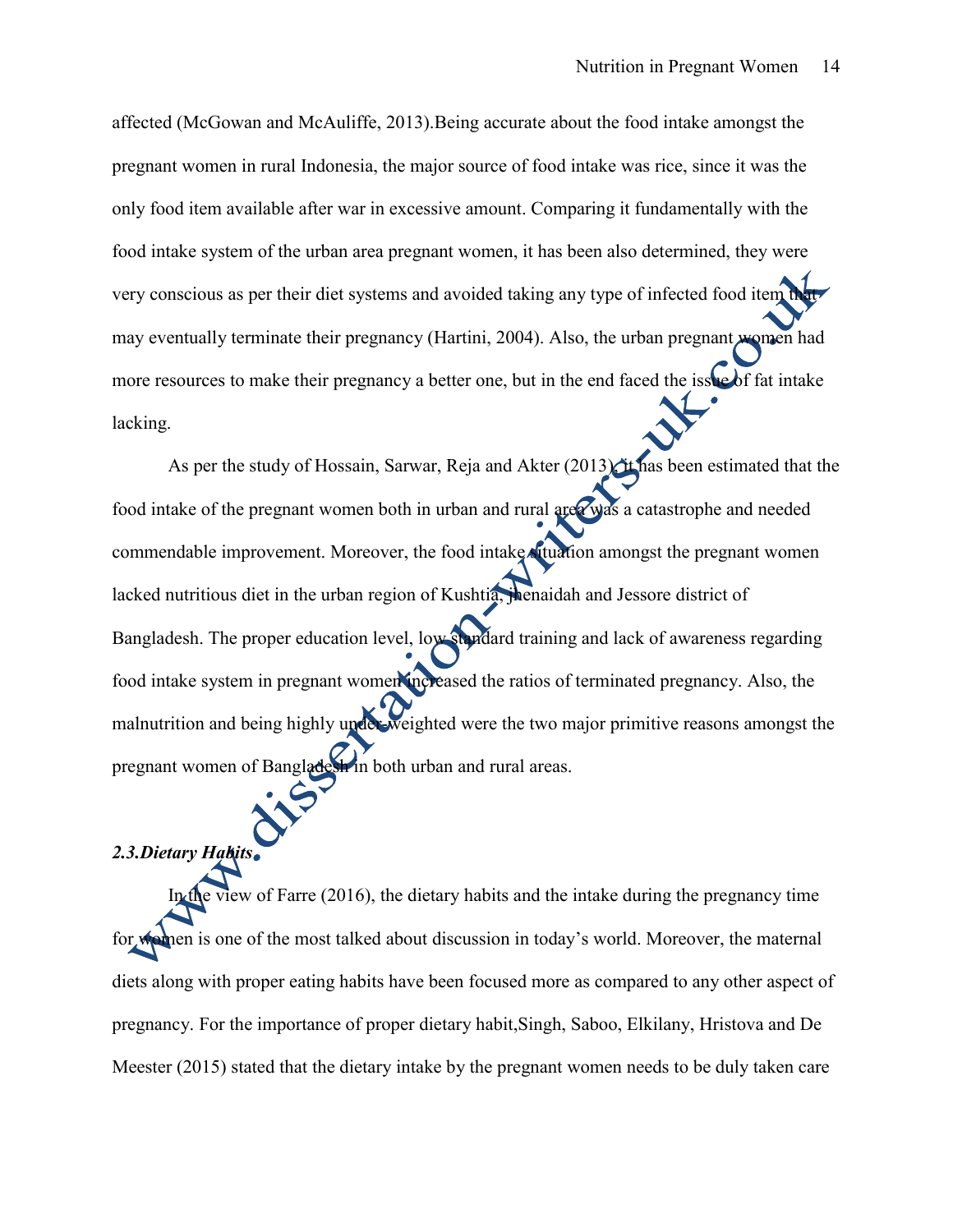of since it is important for both the mother and the foetus. Continuing to this notion, the dietary intake if becomes in any case insufficient, be in rural or urban areas, then it surpassingly transgresses the situation to unfavourable outcomes. The unfavourable outcomes in many cases are the occurrence of iron, vitamin and calcium deficiency with adding fewer labour complications also.

It has been studied in South Africa that the top ten food or dietary items which must be included in every pregnant women routine is fresh juices of fruits, milk, maize meal, rice and sugar. However, the dietary intake witnessed in the rural areas assessed that the women are just simply avoiding the top ten fundamental dietary elements from their routines and are facing severe pregnancy complications. In addition, the dietary habits withessed in the rural areas were exceedingly disappointing and the pregnant women had no other option then losing the pregnancy or their own life. It has been also in support for this contemplation stated by Valente and Suarez (2016) that in majority of the cases the socio-demographic factor is ignored;however, it is one of the vital phenomenon's that must be duly catered while focusing on the dietary habits of the pregnant women. Besides this, the socio demographic factor hindrance was seen over riding in the rural areas where the pregnant women were extensively found avoiding the intake of mean energy, vitamin B12, folic acid, zinc and iron, subsequently.

On other hand, studies and illustrations from Nigeria depict that 15% of the pregnant women tend to hold on to the traditional norms about the nutrition and feeding practices in the pregnancy. Considering adequate supply of diet that was fit from generation to generation and side by side encompassing of the probation of diet like eggs, pasta, coca beverages, snail and cassava fufu meals, in rural areas. It has been studied from the work of Sholeye, Badejo and Jeminusi (2014), in Osun state, 75% of women in the rural area are dominantly consuming poor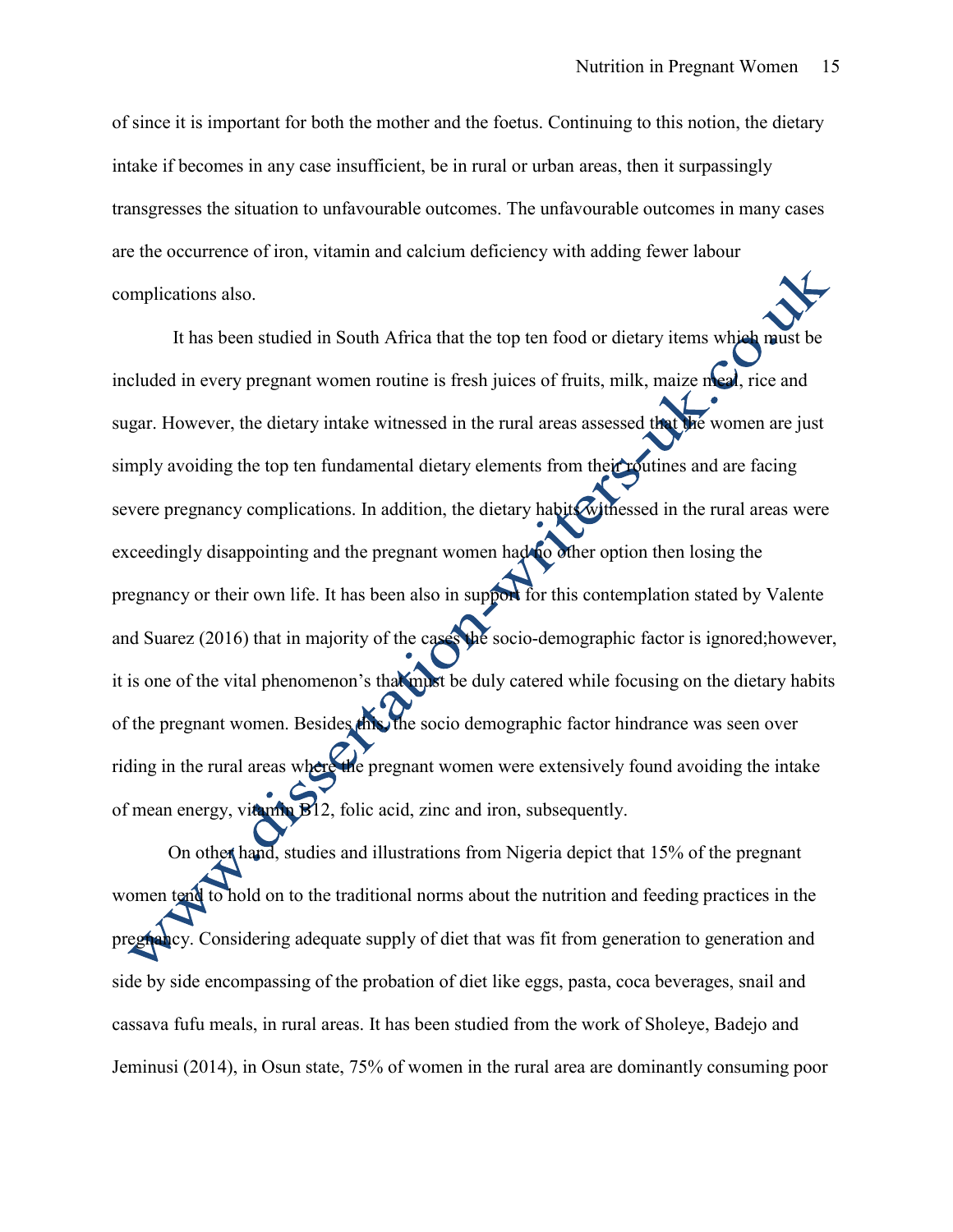dietary energy intake while the protein intake amongst them was considerably sufficient averaging to about 65% of the women. Moreover, the only source of having protein as a food intake in the rural area was due to the plant origin. Furthermore, it was also regarded that in the rural areas the 70% of the pregnant women have deficit of vitamin C, folate intake was also subsequently quite low ranging to  $28\%$ , which indicates that over  $71\%$  were the only wom who had adequate dietary intake of folic acid.

In another context, it has been discussed by Banjare (2016) that the situation of the pregnant women in other parts of the world is also no different. They also tend to pertain to poor conditions during pregnancy and no correct measures taken for it. In addition to this, the food intake as well as the dietary intake for the maternal micronutrient is exceedingly deficient in the urban areas of the world too. Further analysis when carried out, it was also examined that the dietary assessment of more than 300 pregnant women in western Iran, Maku, demonstrated that there tends to be a greater nutrient intake along with food intake amongst the rural women and the urban counterparts. It was also revealed from the study amongst Iranian pregnant women that the mean consumption of food items like grain and other dairy products was significantly much extensive amongst the rural women as compared to that of the urban women. In addition, it has been focused that the urban women have a tendency of consuming more sufficient diet while pregnancy then the rural women.

However, the urban women have been estimated of consuming 140g of fruits as compared to those of the rural area. In addition, regarding to the average level of energy consumption the total of the calories still undertaken by them is carbohydrates, fats, iron, and vitamin all greater in proportionate then the rural pregnant women. Studied further for the dietary habit and the food intake by the pregnant women of India, it has been showing some significant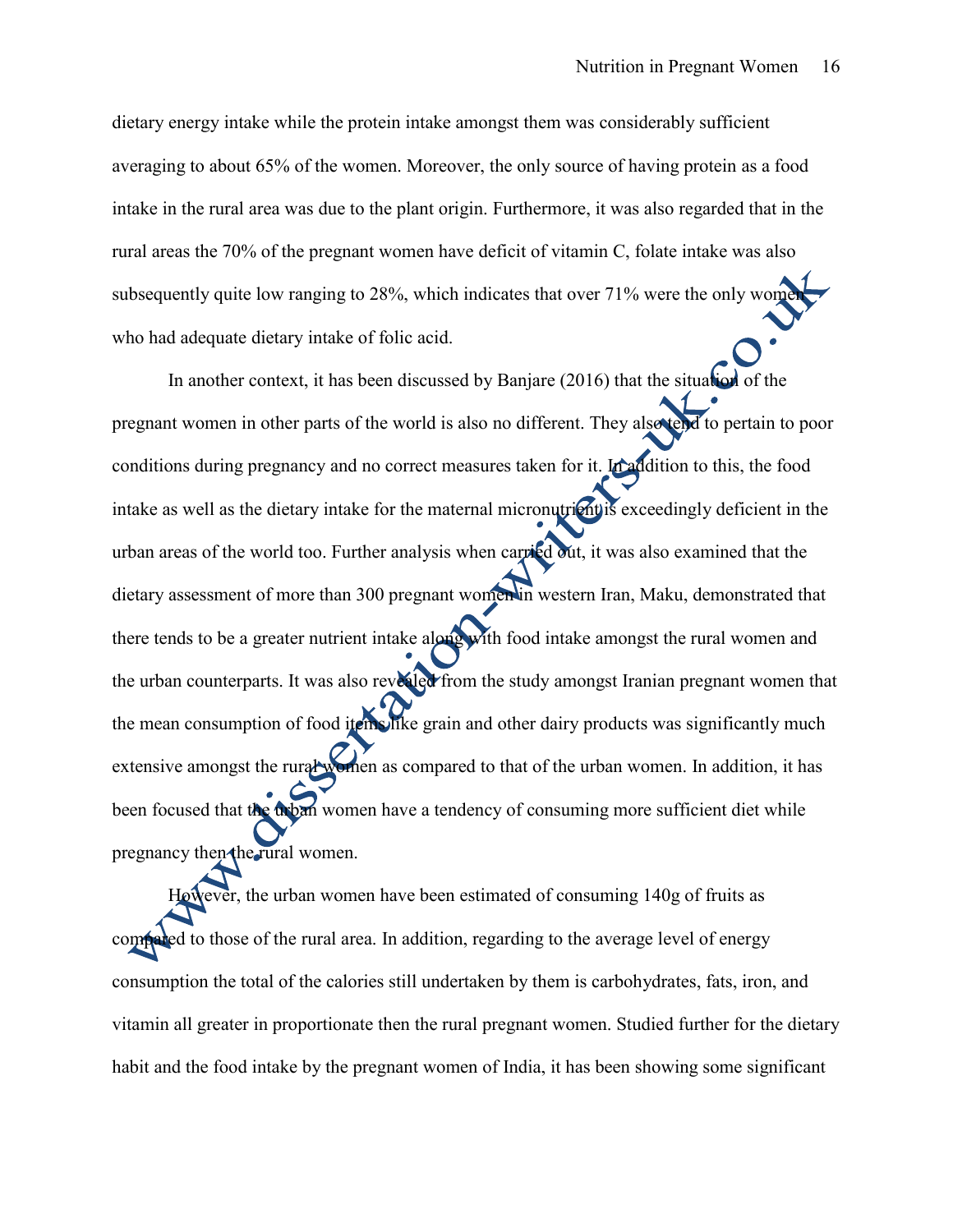and essential differences amongst the consumption between rural and urban women. The dietary habits amongst the pregnant women in the urban colonial part of India reflected nothing different from the non-pregnant counter areas of India more relatively in the domain of food items and nutrition diet. In addition, when these assertions were evaluated in the light of recommended daily allowance RDA, it illustrated a variably insignificant criterion the consumption of protein in both pregnant and non-pregnant women of urban and rural areas lack the efficiency of energy, protein, vitamin C and folic acid (Volgyi, Carroll Hare, Ringwald-Smith, Piyathilake, Yoo and Tylavsky, 2013). In the words of Cheng, Dibley, Zhang, Zeng and Yan (2009), there has been surpassingly

#### *2.4.Social Class and Socio Economic Status*

witnessed a lower socio economic status amongst the Bulgarian population that is somehow associated with the higher consumption of relatively cheaper foods such as the terms 'social class' and 'socioeconomic status' tend to be used interchangeably in western world and boundaries. Apart from this, it has been determined that the social class and the socio-economic status can be best viewed in Australian context. Moreover, the prestige in the health related statistics and studies define that there has been used a large number of different measures for the socio economic status that indirectly affects the dietary habits and food intake amongst the pregnant women. It has been ascertained that in Australian rural areas the difference and poor conditions of food intake amongst the pregnant women is surpassingly high because of the differences and lack in the income, poverty , deprivation, housing and living conditions, cultural differences, religion and the location of residence.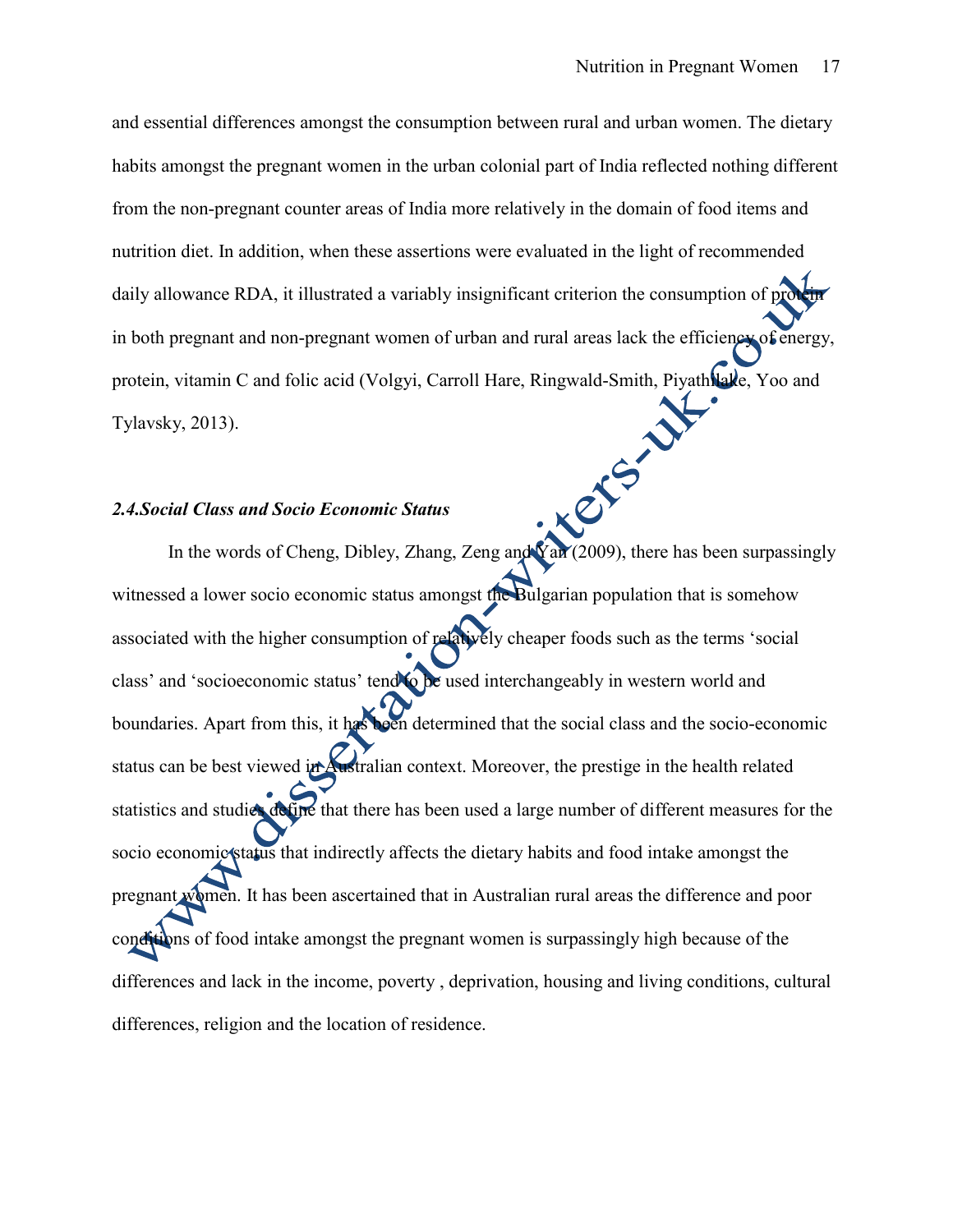### *2.5.Chapter Summary*

It has been dynamically brought under consideration that many women belonging to any part of the world is exceedingly facing the maternity issue, where the pregnancy is not duly monitored in terms of having effective food intakes which encompass of nutrients too. In addition to this, the chapter also reflected how the pregnant women in Bangladesh, China, Indonesia, Nigeria and India rural areas as well urban, all face complications in pregnancy due to inadequate supply of proteins, fat, zinc, iron and calcium. Furthermore, in the above discussion it has also been studied that the pregnant women in rural as well as urban areas both must be provided with due training and informative sessions as to how to carry their pregnancy in a flourishing way and do not lie in the pitfall of abortion or miscarriage. However, in these sessions the women would also be guided about the entire 9 trimester food intake dietary habit. Lastly, it has been also discussed in the document that the pregnancy diet and the proper intake<br>must be carefully evaluated as to avoid any properties outcome. must be carefully evaluated as to avoid any negative outcome.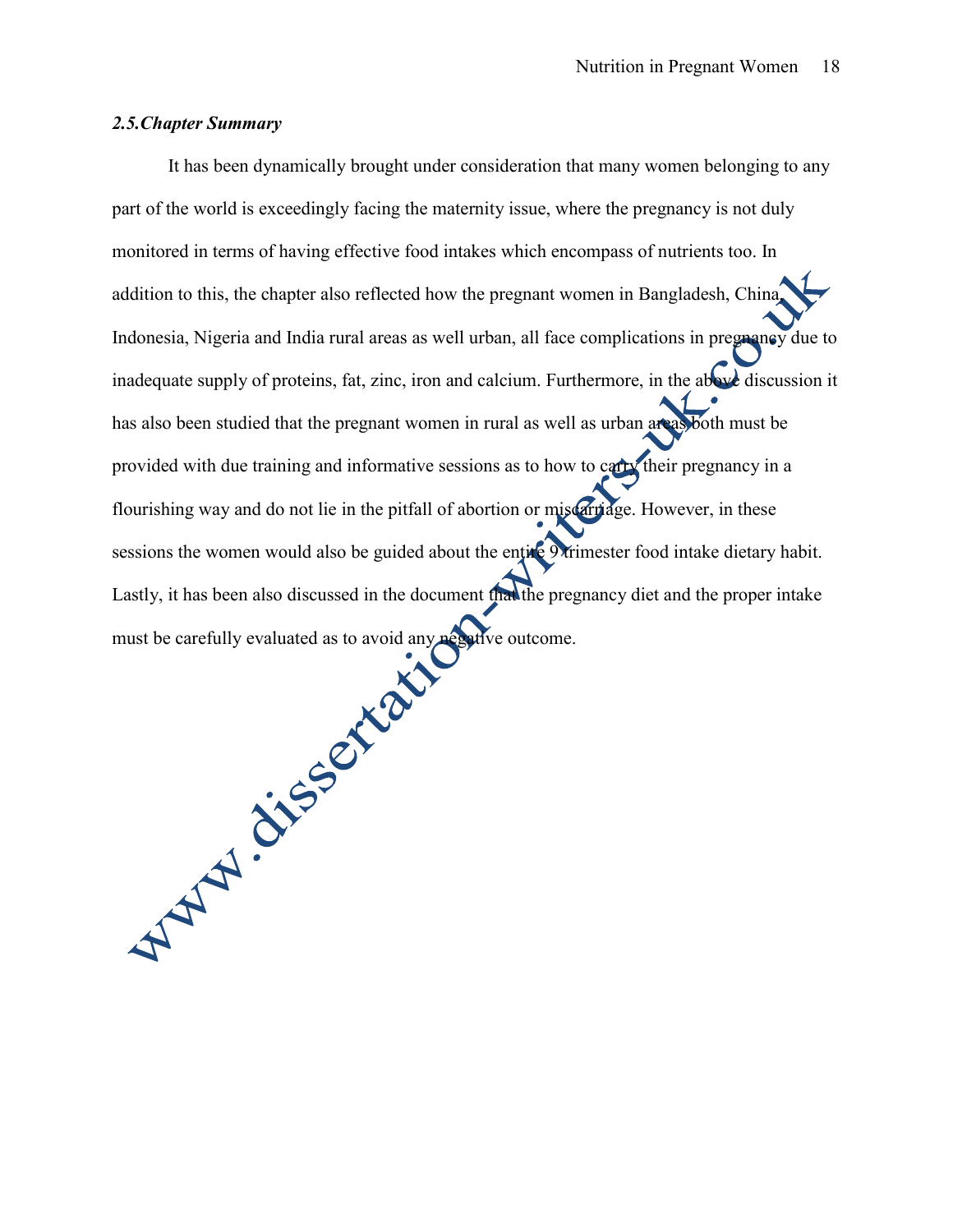#### **CHAPTER 3: METHODOLOGY**

#### *3.1 Introduction*

This chapter of the research study pertains towards creating a foundation for the research by explaining and justifying the methodological choices made by the researcher with respected the philosophical assumptions that were catered in this research study. This chapter explains the research design and research approach, justifies the sampling technique, sample size, and provides the reader an understanding of data collection method. This chapter of the research study also reviews the ethical considerations and research limitations faced by the researcher.<br>3.2 Research Annual considerations and research limitations faced by the researcher.

#### *3.2 Research Approach*

Research approach refers to the central ideology on which the research study is based. It can be categorized as a deductive approach or an inductive approach based upon the relevance of the hypothesis that is being tested. The main distinction between the two approaches pertains to the testing of the hypothesis. If any research study is aimed at testing of a single or a range of hypotheses, then it is said to be carried out using a deductive approach. On the other hand, an inductive research **approach** does not involve the testing of hypothesis. It has research questions which need to be answered and aims and objectives that need to be achieved during the research process (Bernard and Bernard, 2012). For this research study, the researcher has aimed to test the hypothesis regarding the nutrient intake and alcohol and smoking habits among pregnant women in Bulgaria. Hence, the researcher has used a deductive approach.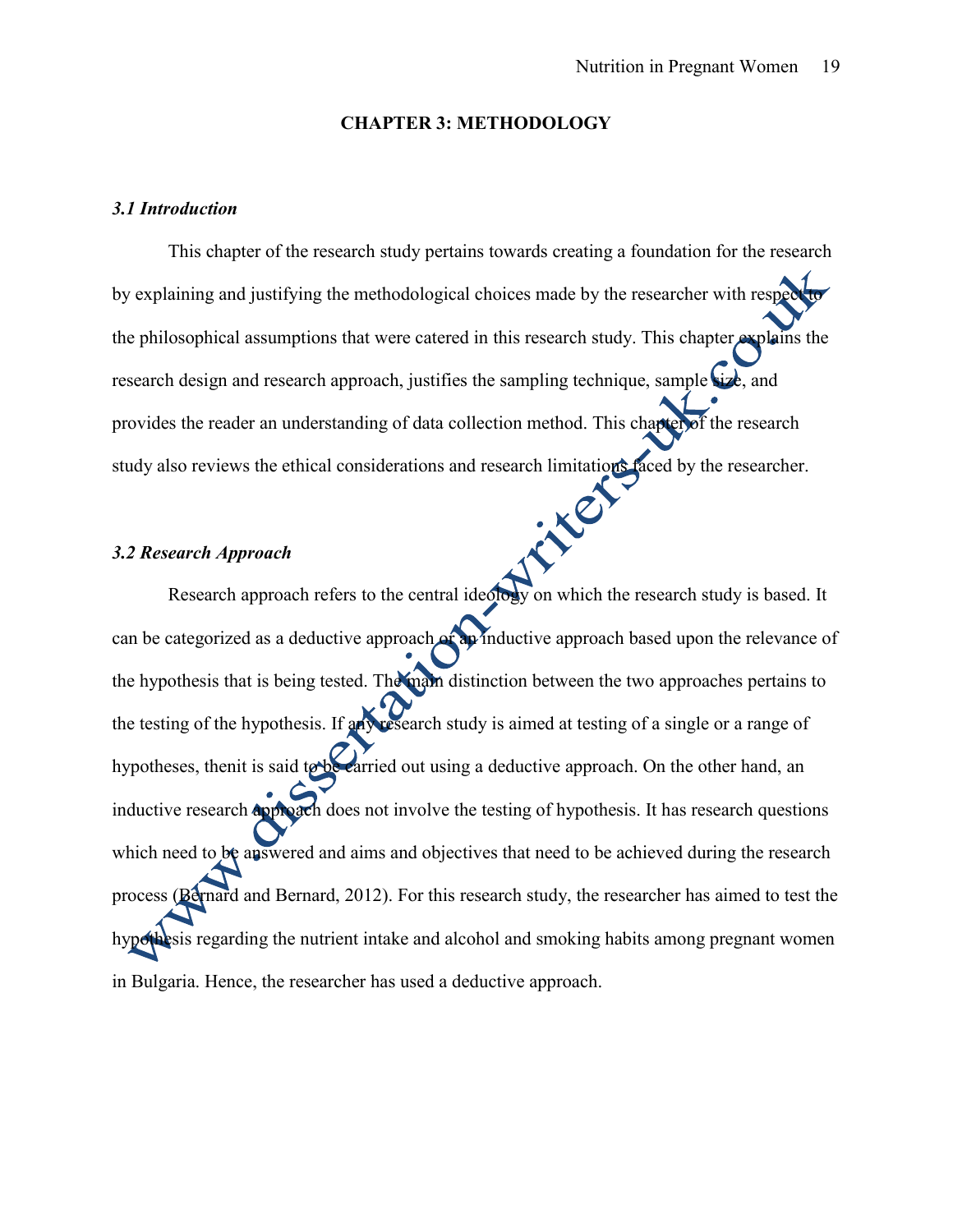#### *3.3 Research Design*

Research design refers to the type of data collection that has been conducted in order to achieve the aims and objectives of the research study (Creswell, 2013). In general terms, there are two different types of research design: qualitative data pertaining to the subjective feelings, perceptions and all kinds of non-quantifiable data, and quantitative data pertaining to the numerical aspects of data or the topic. In order to cover a more in-depth analysis of the research topic, some researchers use a mixed design by collecting both types of data. This gives the research study a wider approach and makes the results more reliable and validated. For this research study, the researcher has collected quantitative data through questionnaires from different pregnant women in rural and urban areas of Bulgaria Quantitative data is easily collected and measured and analysed and gives more reliable results as compared to qualitative<br>data. data.

#### *3.4 Data Collection Method*

The data collection method for any research study pertains towards identifying the process through which the data is collected. This is directly in accordance with the aims and objectives of the research study and frames the foundations for the results and findings of the study (Maxwell, 2012). The main types of data collection methods can be categorized as primary data collection which refers to the collection of first hand data gathered from the sample size and secondary data collection which pertains to the collection of data through previous researches and past literature. For this research study, the researcher has used a mixed approach and used primary data collected from pregnant women in Bulgaria using questionnaires and secondary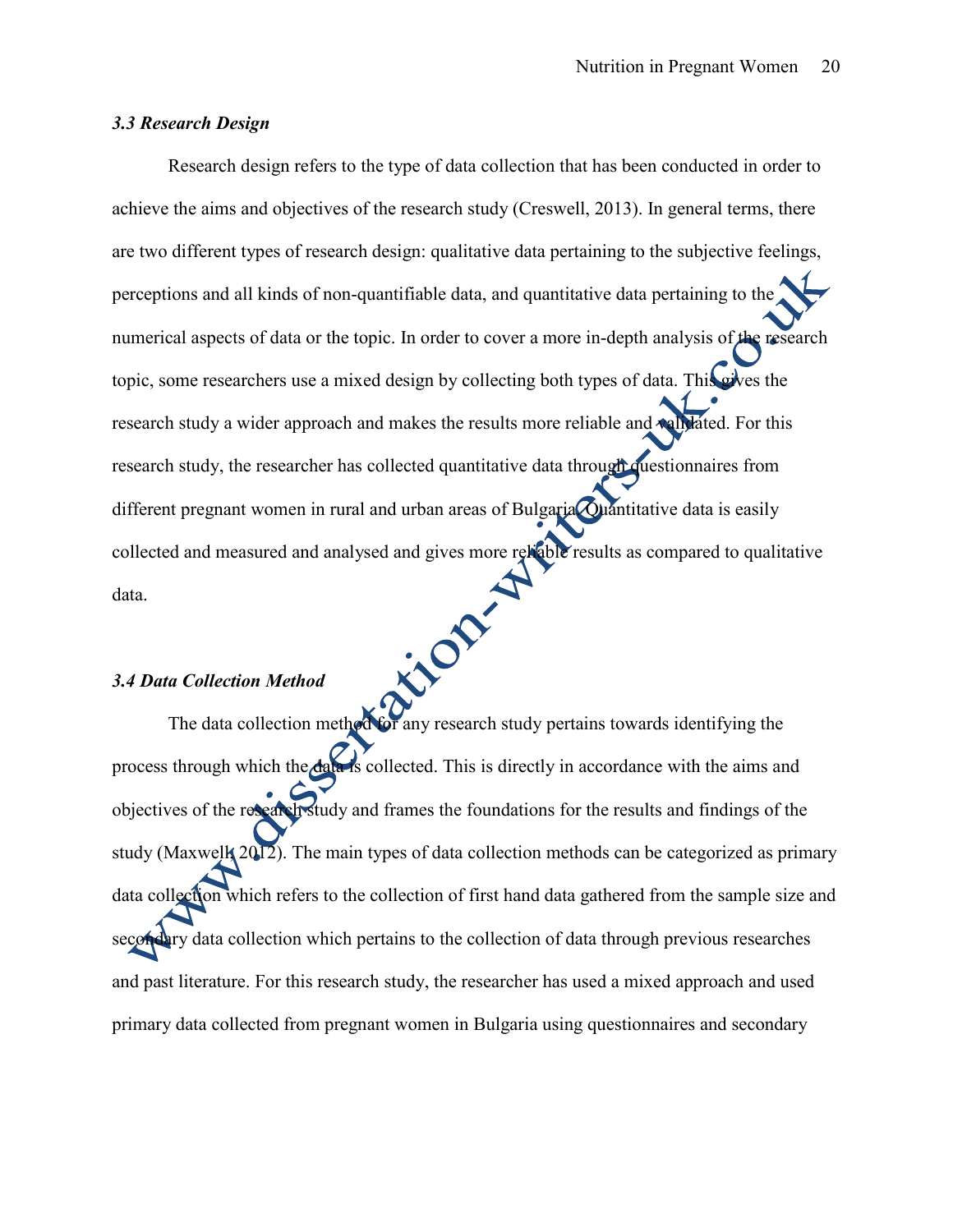data studied in the literature review of the research study. The questionnaire was designed accordingly with the aims and objectives of this research study.

#### *3.5 Sampling Method*

Sampling methods are generally categorized as non-probability or probability samp (Kumar, 2010). In probability sampling, everyone who is recognized as a member of the target population has an equal chance of being selected for the study. In contrast to that, in nonprobability sampling, the chances of selection are uneven amongst the target population. For this research study, the target population are all the pregnant women in Bulgaria which is big population to cover; hence, the researcher has used non-probability sampling method.

### *3.6 Sampling Technique and Sample Size*

Sampling technique varies with respect to the sampling method that has been selected. For this research study, the researcher has used convenience sampling technique. This involves all the participants who are in close proximity of the researcher and are easily accessible and reachable for the researcher to collect data from. Using this sampling technique, the researcher has collected the data from 40 pregnant women using questionnaires.

### *3.7 Data Analysis Technique*

The techniques used to analyse data varies in accordance to the type of data that has been collected. For this research study, the researcher has used frequency distribution analysis using the SPSS (Statistical Package for the Social Sciences) software. It helped the researcher to display the frequency of the various outcomes and evaluate the trends and comparisons in the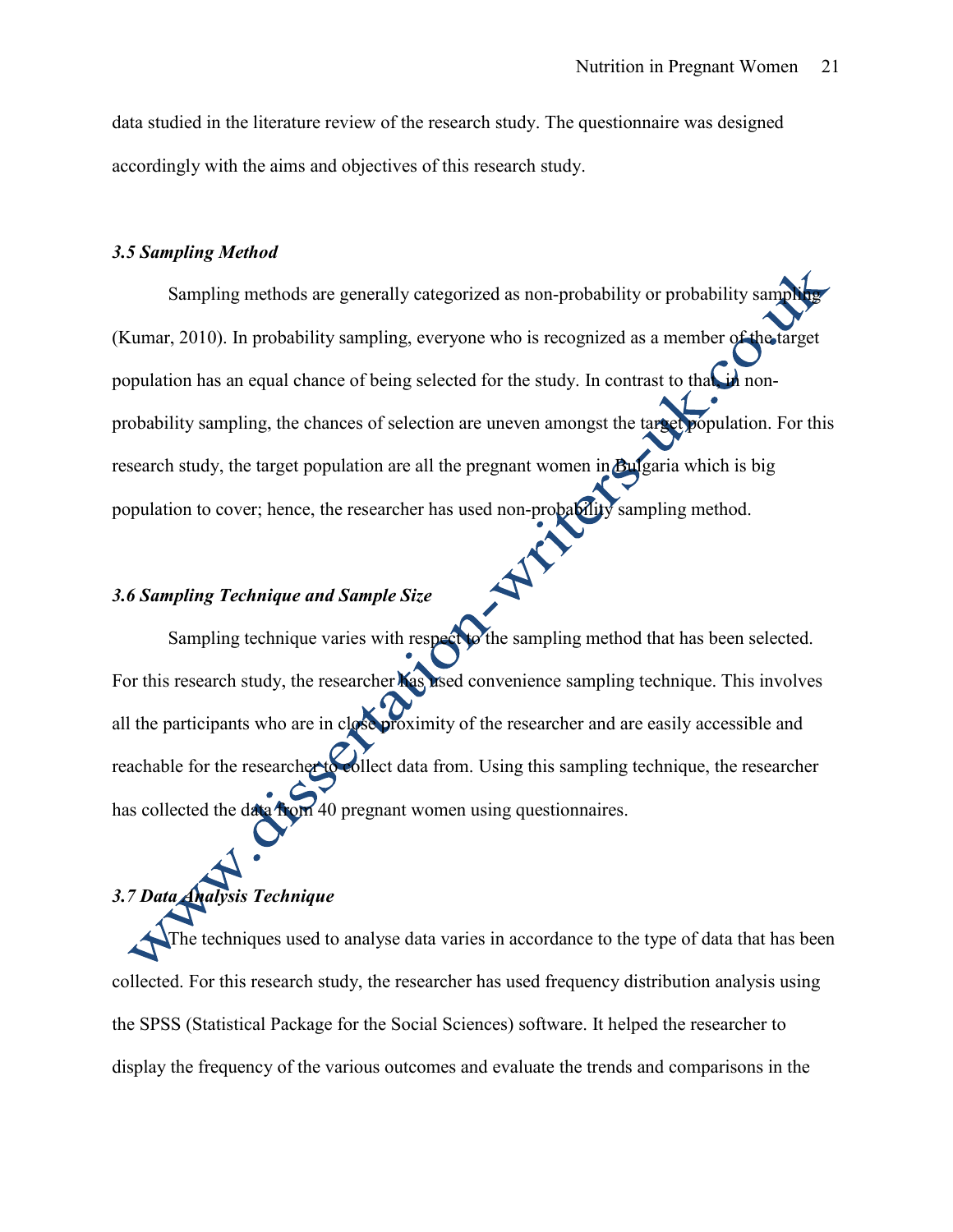results. In addition to that, the researcher has also used descriptive analysis for describing the basic features of the data that were collected.

#### *3.8 Ethical Considerations*

The ethical considerations followed by the researcher in this study pertain mainly to the confidentiality of the primary data that was collected. The questionnaire did not contain any information apart from the ID that would give away the identity of the respondent. Apart from that, the researcher also ensured that all the participants agreed to a consent form which mentioned that the participant had the complete right to withdraw from the research process at any time and that the data collected will not be used for any other purpose apart from this research study. The researcher also ensured to use proper citations and references to avoid any plagiarism and to give the previous researchers due credit for their work.

#### *3.9 Research Limitations*

• One of the main limitation pertaining to this research study refers to the time and budget constraint due to which the researcher was forced to keep the sample size to a limit of 40 respondents. Keeping a large sample size would have given more viable results and increased the validity of the findings.

inop

 The scope of this research study also acts as a limitation. The researcher has only aimed to study the results with in the geographical boundaries of Bulgaria. The economic and environmental conditions of every country differ from each other and this limits the general applicability of the results over pregnant women in general.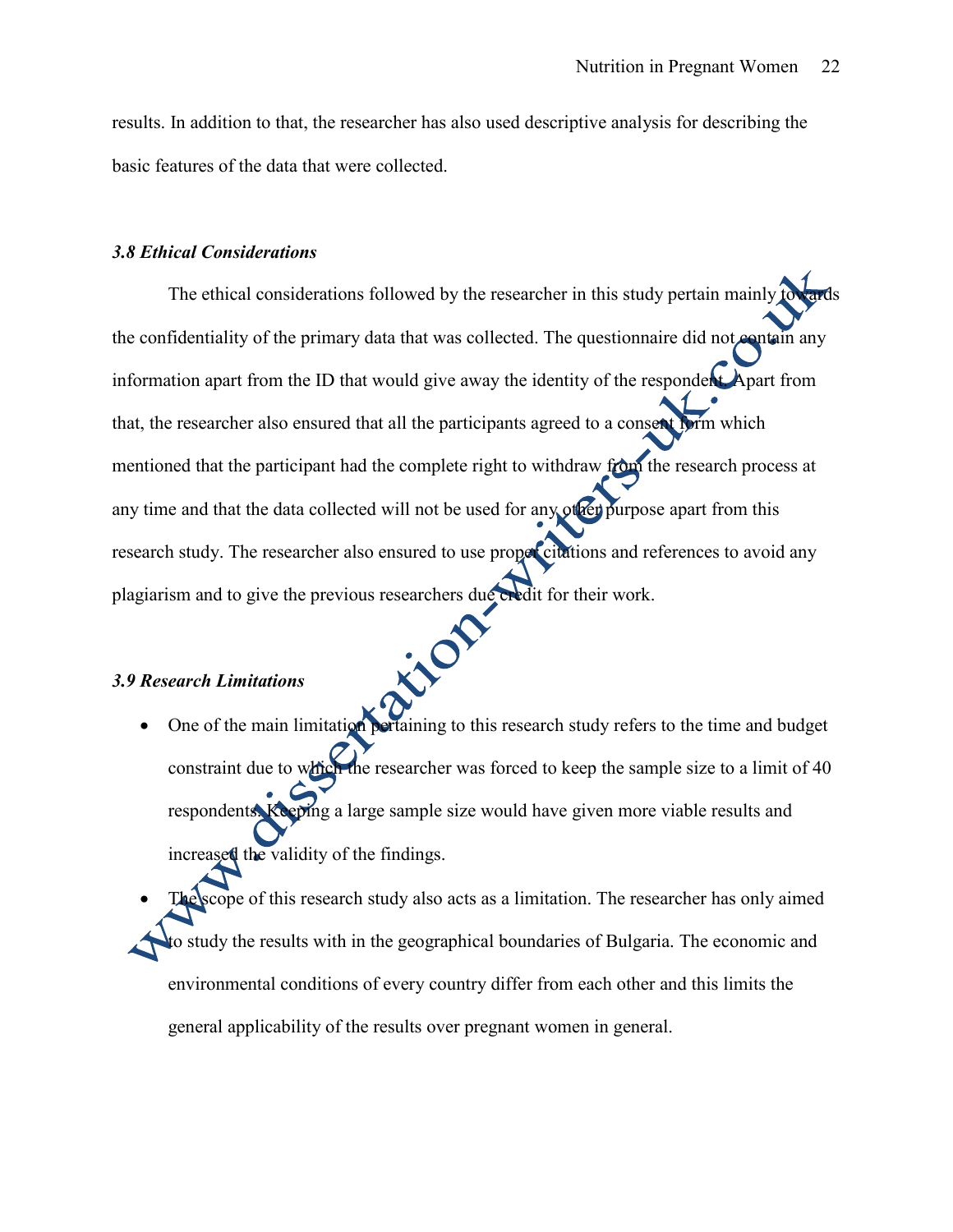#### **CHAPTER 4: DATA ANALYSIS**

#### *4.1 Introduction*

This section of the study deals with analysis of impact of knowledge and food intake on pregnant women residing in urban and rural of Bulgaria. As already mentioned in the last chapter, the data was collected through distribution of questionnaires. The data that was collected was analyzed using SPSS software in order to achieve the objectives of the research. This chapter explains the proportion of agreements and disagreements of the respondents i.e. pregnant women with the statements included in the questionnaire. Descriptive statistics were inferred from the data in order to get the results of such analysis. The independent sample t-test is applied in order to find out the mean differences of knowledge and food intake of pregnant women residing in urban and rural areas of Bulgaria. The dependent variables selected for the study are the regions i.e. rural and urban areas while the independent variables that have been selected by the researcher are knowledge of food intake, smoking habits, and alcohol consumption. The<br>hypotheses that were developed in the missionapter will also be addressed in this chapter. hypotheses that were developed in the first chapter will also be addressed in this chapter.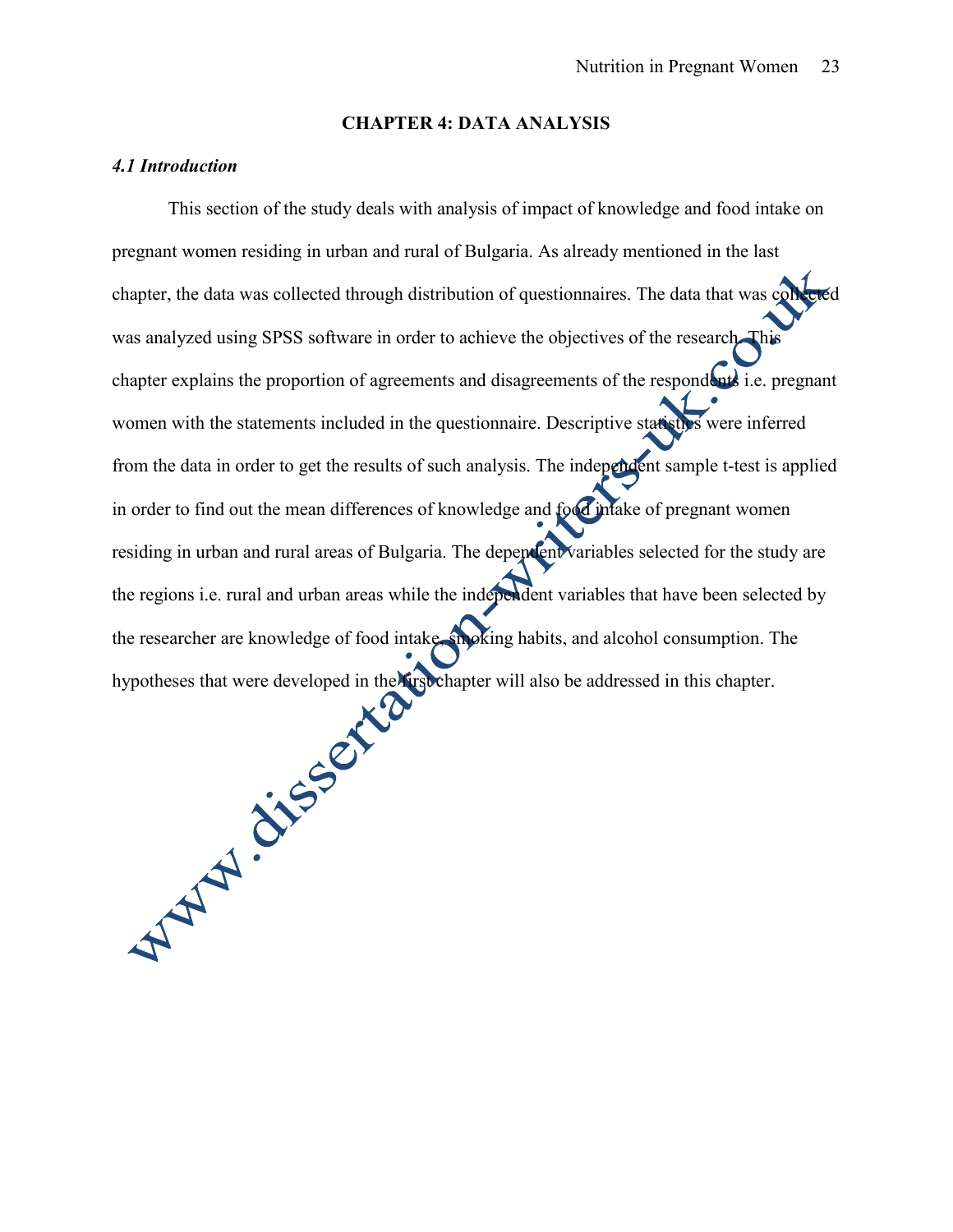#### *4.2 Quantitative Analysis*

| Descriptive Statistics                                           |    |         |         |        |                |  |  |
|------------------------------------------------------------------|----|---------|---------|--------|----------------|--|--|
|                                                                  | Ν  | Minimum | Maximum | Mean   | Std. Deviation |  |  |
| Level of knowledge about<br>food, alcohol, and smoking<br>habits | 40 | .00     | 4.00    | 1.9375 | 1.12767        |  |  |
| Level of appropriateness of<br>food intake during pregnancy      | 40 | .00     | 4.00    | 1.9750 | 1.20868        |  |  |
| Region                                                           | 40 | .00     | 1.00    | .5000  | .50637         |  |  |
| Valid N (listwise)                                               | 40 |         |         |        |                |  |  |

ances massacres

The descriptive statistics was performed on SPSS in order to summarize the information about the variables that have been selected for the study such as the standard deviation, mean, maximum and minimum point of observations or the number of observations collected for the data analysis. As evident from the table of descriptive statistics, the total number of respondents is 40. Each of the respondents gave her response in every case which can be seen from the column that is denoted by "N". The minimum value in every case can be seen as zero. However, the maximum value in the case of level of knowledge about food, alcohol, and smoking habits during pregnancy is found to be 4 which are taken as a high level of knowledge possessed by pregnant women about the variables selected. Similarly level of appropriateness of food intake is also tested and it is evident from the table the maximum value of this variable is also 4. The mean of level of knowledge about food, alcohol, and smoking habits during pregnancy is found to be 1.9375 which is very close to the level of being moderate. Similarly, the mean of level of appropriateness of food intake during pregnancy is found to be 1.9750 which is also very close to being moderate.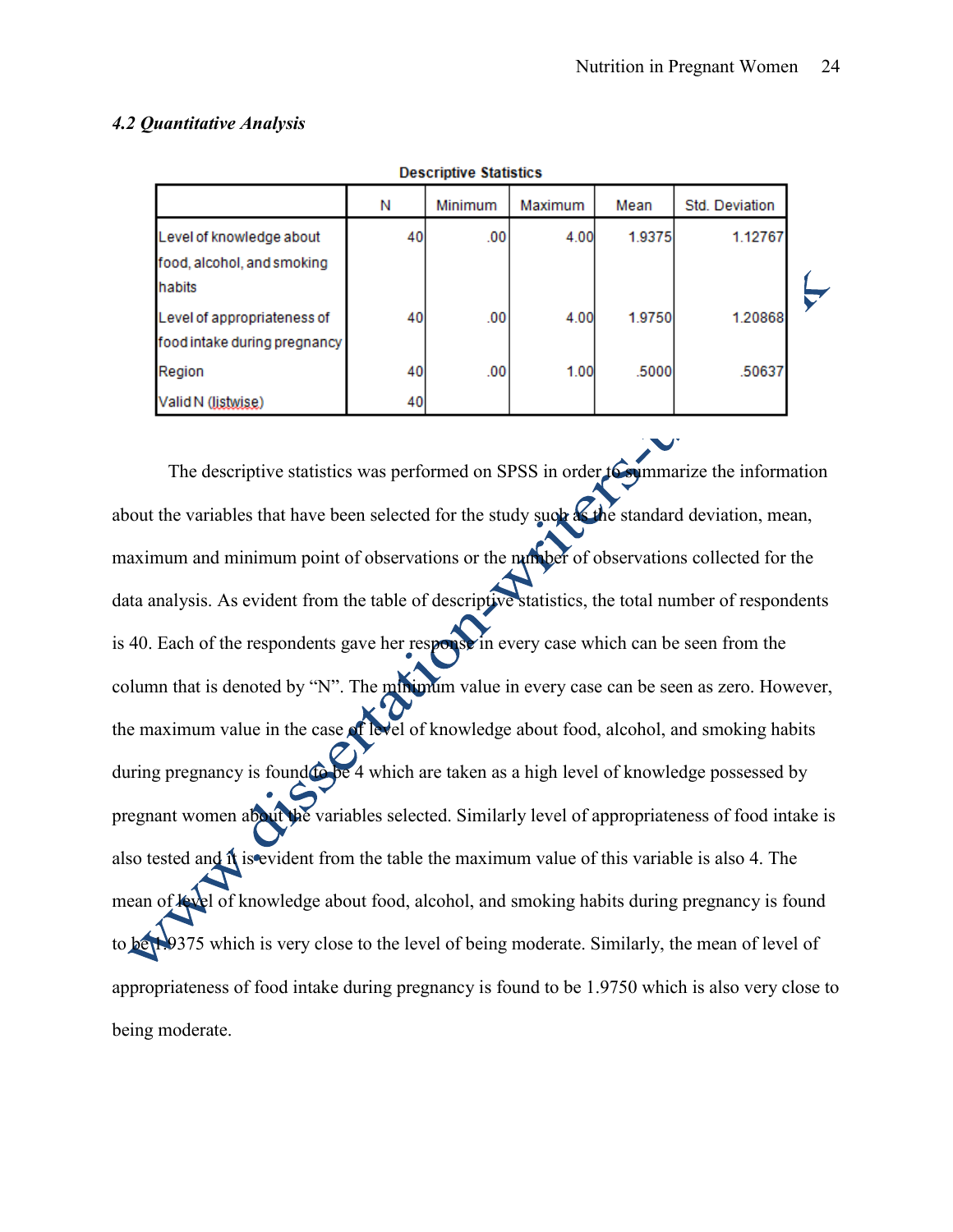K

#### **Independent Samples Test**

|                                                     |                                                          | Variances | Levene's Test for Equality of | t-test for Equality<br>of Means |
|-----------------------------------------------------|----------------------------------------------------------|-----------|-------------------------------|---------------------------------|
|                                                     |                                                          | F         | Sig.                          |                                 |
| Level of knowledge about                            | Equal variances assumed                                  | .041      | .840                          | 10.598                          |
| food, alcohol, and smoking<br>habits                | Equal variances not assumed                              |           |                               | 10.598                          |
| Level of appropriateness of Equal variances assumed |                                                          | 2.044     | .161                          | 6.646                           |
|                                                     | food intake during pregnancy Equal variances not assumed |           |                               | 6.646                           |

| <b>Independent Samples Test</b> |  |  |
|---------------------------------|--|--|
|                                 |  |  |

|                                      |                                                          | t-test for Equality of Means |                 |                 |
|--------------------------------------|----------------------------------------------------------|------------------------------|-----------------|-----------------|
|                                      |                                                          |                              |                 |                 |
|                                      |                                                          | ₫₫                           | Sig. (2-tailed) | Mean Difference |
| Level of knowledge about             | Equal variances assumed                                  | 38                           | .000            | 1.92500         |
| food, alcohol, and smoking<br>habits | Equal variances not assumed                              | 37.789                       | .000            | 1.92500         |
| Level of appropriateness of          | Equal variances assumed                                  | 38                           | .000            | 1.75000         |
|                                      | food intake during pregnancy Equal variances not assumed | 37.591                       | .000            | 1.75000         |



#### **Independent Samples Test**

|                                                     |                                                            | t-test for Equality of Means |         |                                |
|-----------------------------------------------------|------------------------------------------------------------|------------------------------|---------|--------------------------------|
|                                                     |                                                            |                              |         | 95% Confidence Interval of the |
|                                                     |                                                            |                              |         | <b>Difference</b>              |
|                                                     |                                                            | Std. Error                   |         |                                |
|                                                     |                                                            | Difference                   | Lower   | Upper                          |
| Level of knowledge about                            | Equal variances assumed                                    | .18164                       | 1.55729 | 2.29271                        |
| food, alcohol, and smoking<br>habits                | Equal variances not assumed                                | .18164                       | 1.55722 | 2.29278                        |
| Level of appropriateness of Equal variances assumed |                                                            | .26333                       | 1.21692 | 2.28308                        |
|                                                     | 4 food intake during pregnancy Equal variances not assumed | .26333                       | 1.21673 | 2.28327                        |

The table of independent sample test is the main table of t test results. First of all Levene's test for equality of variances is conducted. Upon looking at the sig-value from the table i.e. 0.840 which is greater than 0.05, we can say that the variance are the same in both of the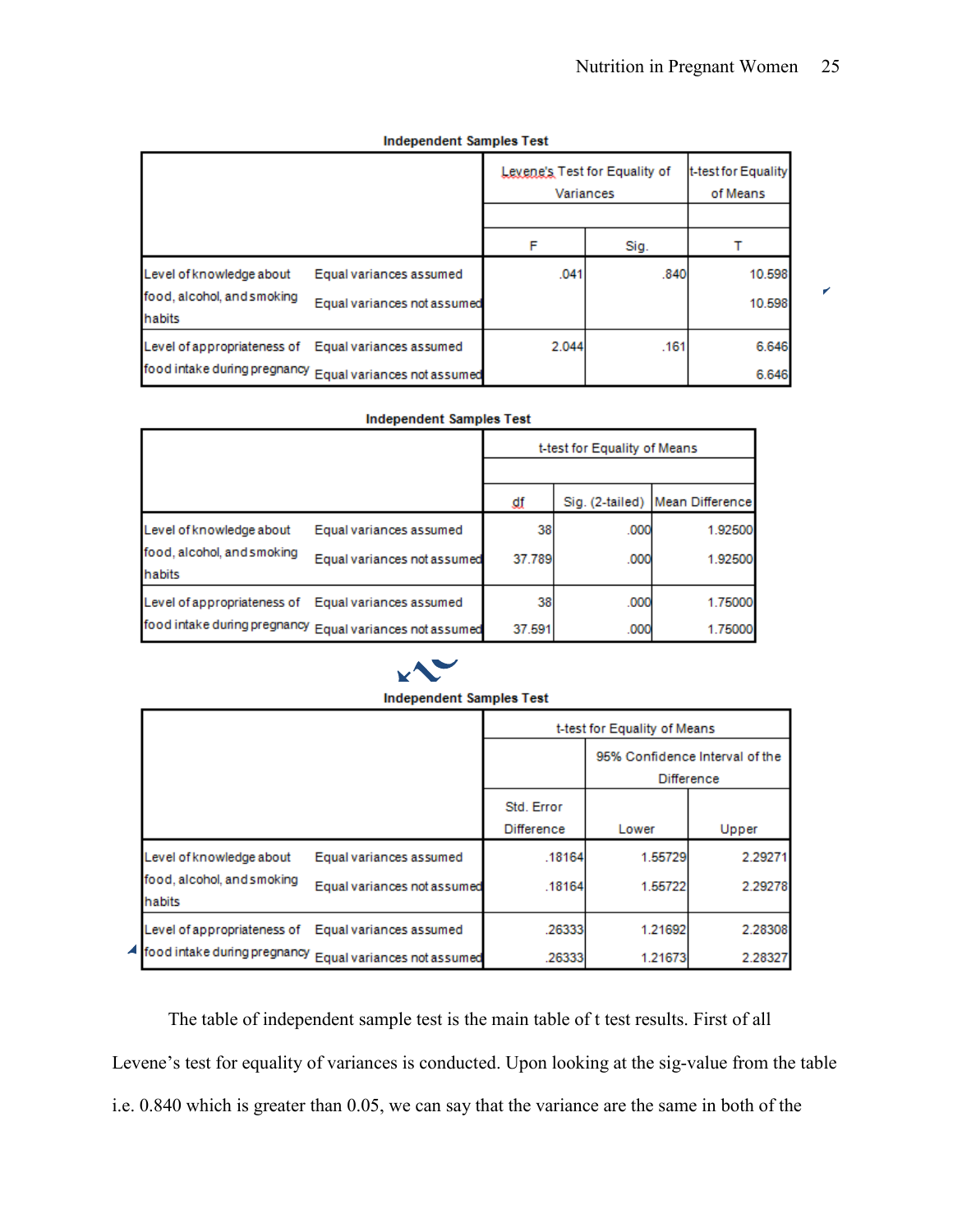samples. These variances or standard deviation (that also represents the variance of the variable) do not have to be exactly the same but closer or nearer to each other. Now the data analysis is proceeded the sig-value. The sig value shown in the table is 0.000 which means that the null hypothesis is rejected. The null hypothesis of independent t test is that the mean of both the samples are equal. So upon looking at the significant value i.e.  $0.000$  we can conclude that means of both samples are not same. The upper and lower values show the range within which the mean of the sample is lying. In the table, there is no difference in the significant values in both the cases i.e. when variances are assumed as equal and when the variances are not assumed as equal. This is because the standard deviation in the table of group statistics is very close to each other or nearly equal to each other. Hence, the result of hypothesis would be:

- Pregnant women residing in urban areas of Bulgaria have high level of knowledge about food, alcohol, and smoking habits that should be considered during the period of pregnancy.
- Pregnant women residing in urban areas of Bulgaria have high Level of appropriateness of food intake that should be considered during the period of pregnancy.

# *4.3 Discussion*

The aim of this research is to find out whether the dietary intake of pregnant women has anything to do the area or location where the women reside or not. In order to accomplish the aim, it is sub-divided into small objectives which would guide the researcher in carrying out the study smoothly. These objectives are:

- To find out the knowledge and food intake of pregnant women residing in urban areas
- To find out the knowledge and food intake of pregnant women residing in rural areas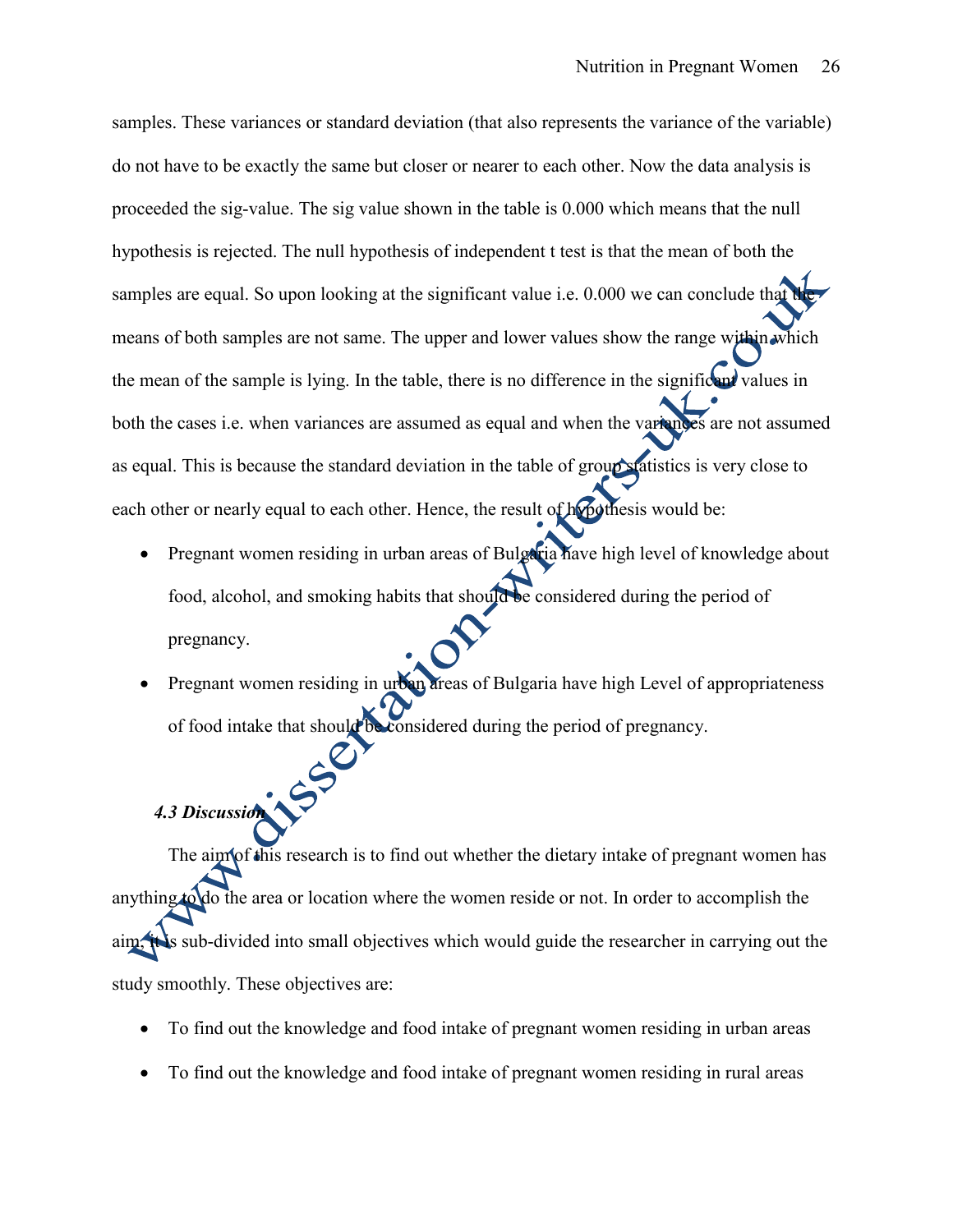To find out the rate of alcohol consumption and smoking habits of pregnant women residing in urban and rural areas.

Under nutrition is considered to have wide-ranging and drastic effects on children and women, if not managed properly. In its severe form, high levels of mortality and morbidity are recorded (Picot et al., 2012). Over recent years, maternal diets during the period of pregnancy have gained a great attention. It is because of the recognition of increased metabolic, physiologic, and nutritional demand that is placed on women during pregnancy. The intake of pregnant women must be such that it provides nutrients and energy to both mother and fetus (King, 2000). Bulgarian population has improved but still there were differences between urban and rural areas and pregnant women of those parts of Bulgaria. Maternal health during pregnancy and preconception is vital for health and growth of fetus as well as newborn baby. From the review of previous literature regarding differences in dietary intake and knowledge in pregnant women, it is inferred that the women residing in rural areas have higher and good intake of nutrients than the pregnant women of urban areas. Prohibition against particular foods is more found in urban areas as compared to women residing in rural areas. The impact of sociodemographic variables on intakes of pregnant women and changes in habits were studies. It was found that mean energy, folic acid, iron and zinc intakes were inadequate as compared with recommended intake. The average level of better nutritious food intake amongst Bulgarian pregnant women, except for the rural areas women, the things were way better. Meaning the urban areas women were still better on food intake and nutrient diet whereas the rural were low on protein, fat, iron and zinc.

Comparing the food intake system of the urban and rural area pregnant women, it has been also determined that the pregnant women of urban regions were very conscious as per their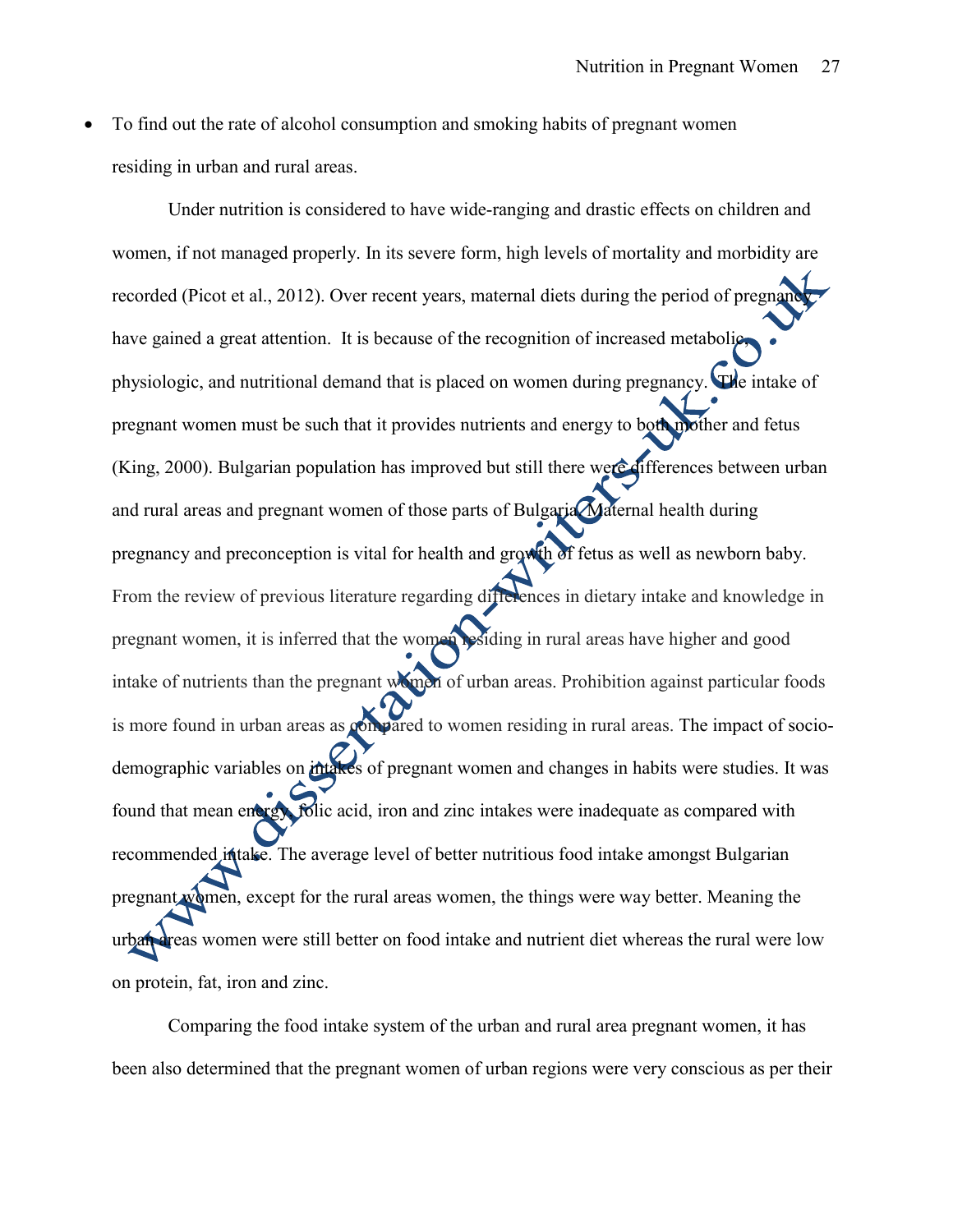diet systems and avoided taking any type of infected food item that may eventually terminate their pregnancy. Also, the urban pregnant women had more resources to make their pregnancy a better one, but in the end faced the issue of fat intake lacking.

Studied further for the smoking habits and alcohol consumption by the pregnant women of Bulgaria, it has been showing some significant and essential differences amongst the consumption of alcohol and smoking habits between rural and urban women. The smoking habits and alcohol consumption amongst the pregnant women in the urban part of Bulgaria reflected nothing different from the non-pregnant counter areas of Bulgaria more relatively in the domain interes of smoking habits and alcohol consumption.

#### *4.4 Chapter Summary*

Comparing the food intake system of the urban and rural area pregnant women, it has been also determined that the pregnant women of urban regions were very conscious as per their diet systems and avoided taking any type of infected food item that may eventually terminate their pregnancy. From the table of group statistics it can be seen that the mean of level of knowledge about food, alcohol, and smoking habits during pregnancy is found to be 1.9375 which is very close to the level of being moderate. Similarly, the mean of level of appropriateness of food intake during pregnancy is found to be 1.9750 which is also very close to being moderate. The sig value shown in the table of independent sample test is 0.000 which means that the null hypothesis is rejected. The null hypothesis of independent t test is that the mean of both the samples are equal. So upon looking at the significant value i.e. 0.000 we can conclude that the means of both samples are not same.Hence, the result of hypothesis would be that pregnant women residing in urban areas of Bulgaria have high level of knowledge about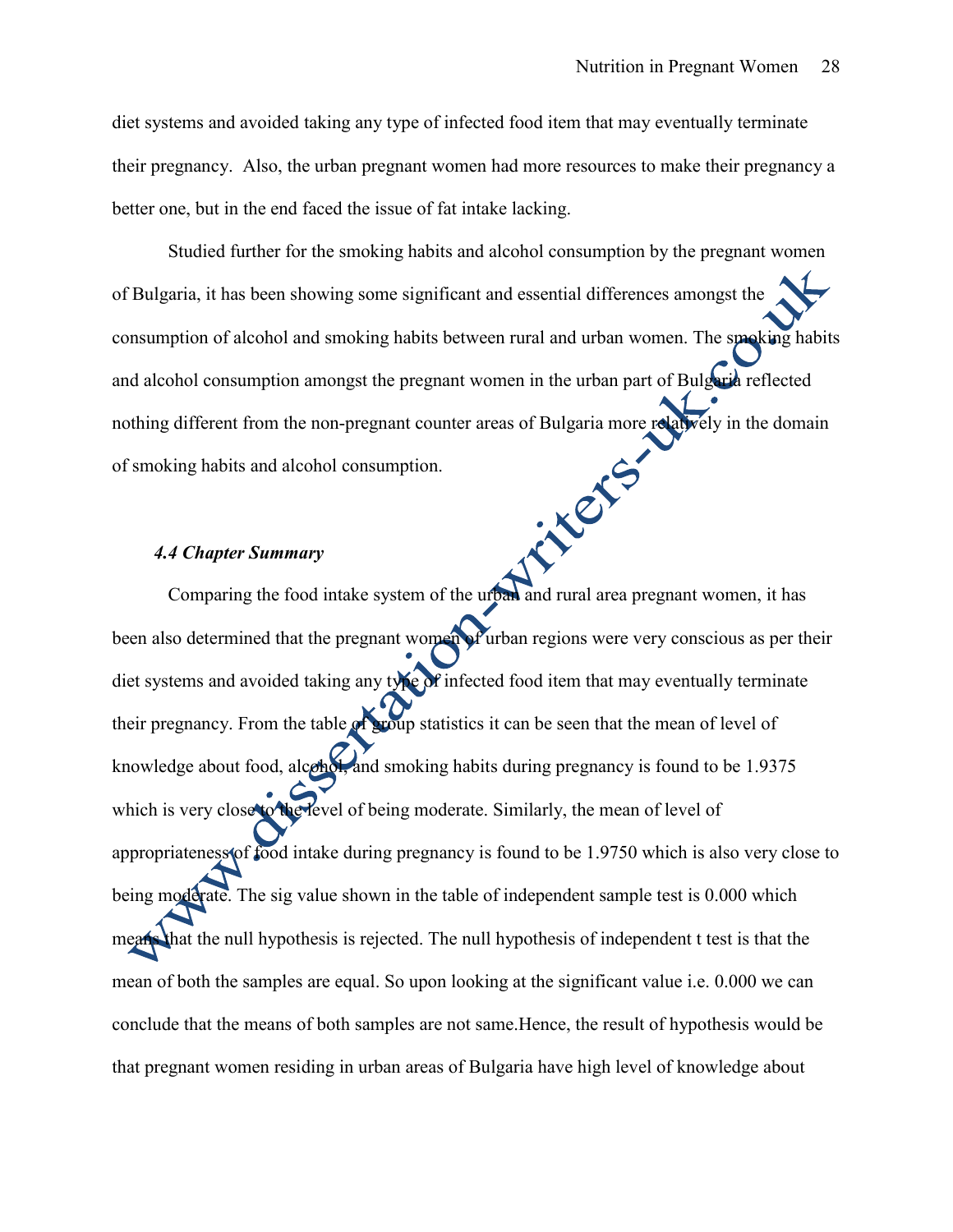food, alcohol, and smoking habits that should be considered during the period of pregnancy.Pregnant women residing in urban areas of Bulgaria have high Level of

appropriateness of food intake that should be considered during the period of pregnancy<br>approximately the considered during the period of pregnancy<br>approximately the considered during the period of pregnancy<br>considered dur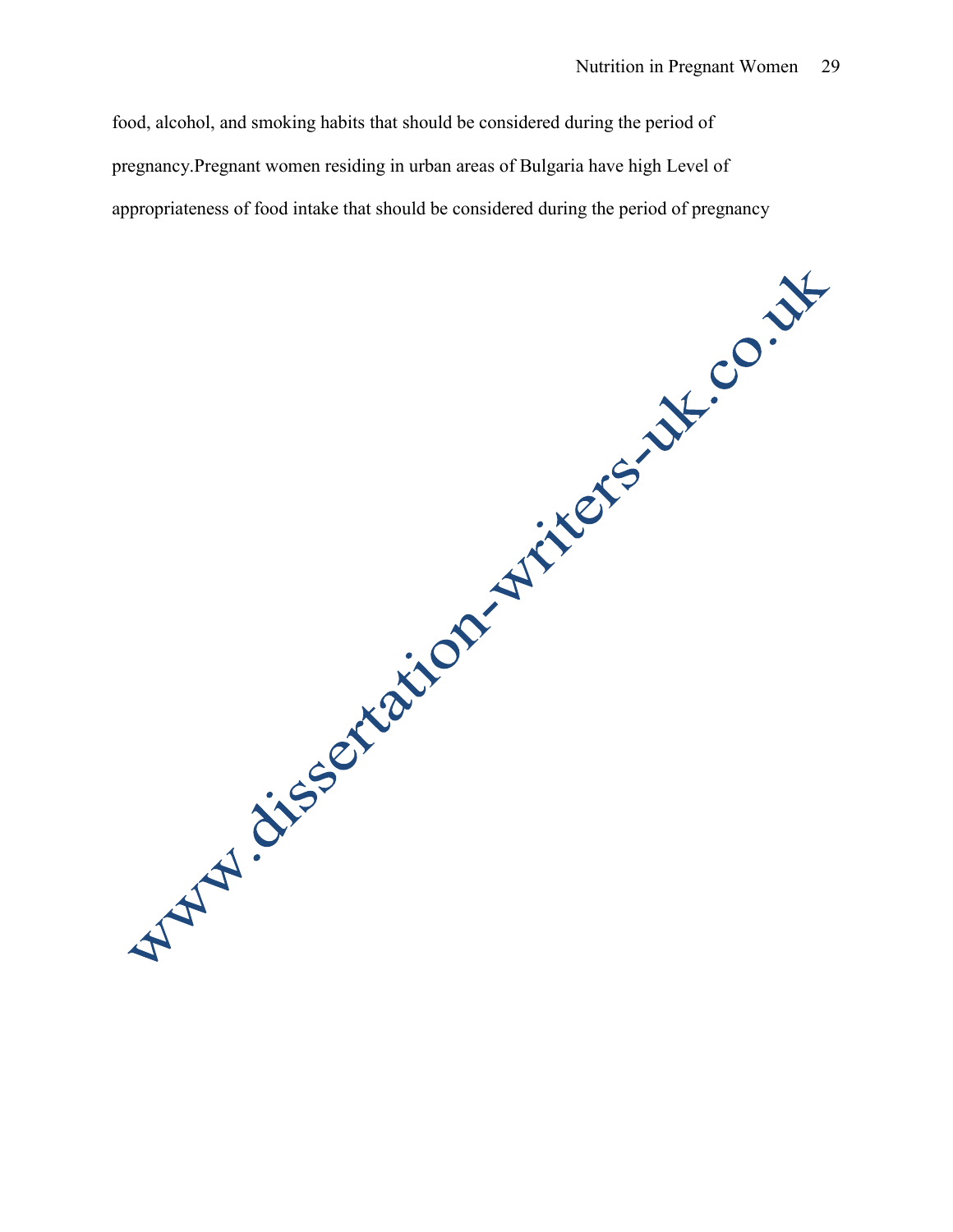#### **CHAPTER 5: CONCLUSION**

#### *5.1 Conclusion*

Food avoidance and food taboos have been reported in many communities among pregnant women with the result of inadequate intake of nutrients. There are various factors can be linked with such avoidance of certain foods. The intake of pregnant women must be such that it provides nutrients and energy to both mother and fetus (King, 2000). According to researches, inappropriate intake of diet leads to outcomes that are unfavourable. Insufficient dietary intake and supplemental iron results in anaemia of iron deficiency involving a risk for labour complications and morbidity (Picot et al., 2012). The appropriate food intake or maternal diet during pregnancy has watched the attention of many concerned people over the past years. It has also been reported by Cockx, Francken and Pieters, (2015) that during the pregnancy condition many women have also faced premature delivery of baby or abortion just because they paid least attention to having a healthy nutritious diet. It has been further referred from the learning that the usual dietary intake amongst the urban and the rural area pregnant women is significantly coherent. The average level of better nutritious food intake amongst Bulgarian pregnant women, except for the rural areas women, the things were way better. The result of hypothesis would be that pregnant women residing in urban areas of Bulgaria have high level of knowledge about food, alcohol, and smoking habits that should be considered during the period of pregnancy.Pregnant women residing in urban areas of Bulgaria have high Level of appropriateness of food intake that should be considered during the period of pregnancy.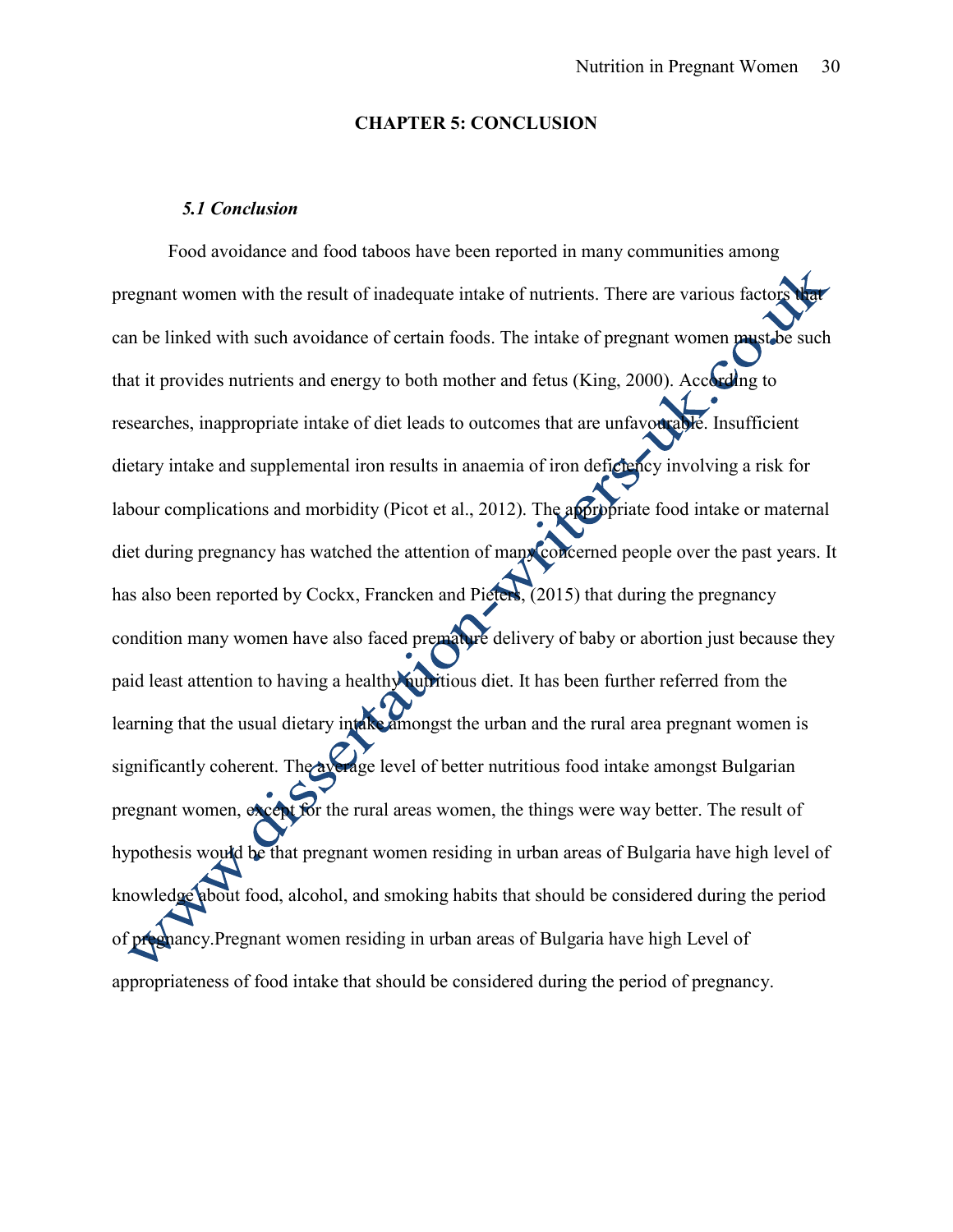#### *5.2 Recommendations*

On the basis of objectives of this study, the researcher has derived the recommendations listed below.

- With respect to conceptual development, researchers of future may examine the impact of several concepts that are related to rural and urban areas and how they explain and influence knowledge and food intake of pregnant women of a particular region. The contribution of various factors is one area where the study can be done.
- Another area of research may be the role played by a number of other factors explaining the behaviour of pregnant women residing in a particular region. The strength of involvement in knowledge building activities can be elaborated by this concept. Application of this concept can help in clarifying different levels of participation of respondents with regards to pregnancy and its related information.
- Another area on which an extensive research can be conducted is how health services of a particular region influence the health of pregnant women residing in that region. It is a considered opinion that hedonic approach and attitude toward pregnancy and related topics cannot fully describe the issues that the pregnant women are facing; it would be interest to examine a variable like health services. And this variable i.e. health services can act as a replacement variable in explaining the influence of several other issues faced by pregnant women.

This study has focused on Bulgarian pregnant women as they were selected as the sample for this research. Researchers of future can select some other countries and compare the results of different countries.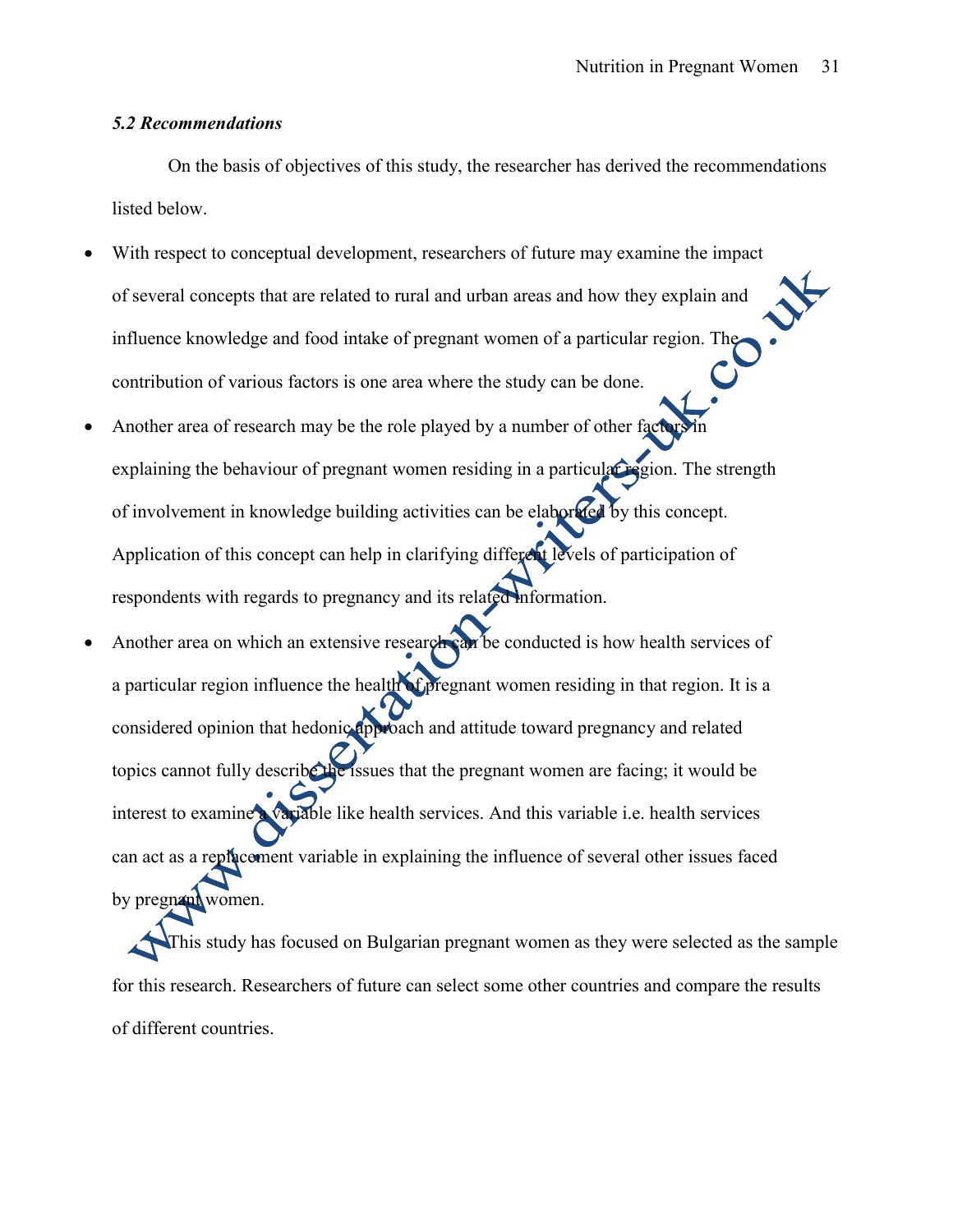#### *5.3 Future Implication*

The outcome of this study contributes to existing literature on the topic. The results are based on limited variables and studies in future should make use of more and relevant variables in order to assess the significance of the region of residence of pregnant women on dietary habits and food intake. Selecting more variables will assist in contributing a wider scope of understandings with respect to pregnant in rural and urban areas. Furthermore, researches that will be conducted in future can use the data of recent period so as to study whether the relationship between the variables has changed over time or not. For example, the level of significance could either increase or decrease.

Another suggestion in this area for future researchers if that they should use a larger sample as in this case only 40 respondents were selected and the replies were considered in concluding the study. The smaller sample was selected due to lack of time and other resources available for the study. As the research was restricted to Bulgaria, future studies can be directed towards other countries. Moreover, future researchers can use this paper as a base paper and conduct new studies for the evaluation of other factors i.e. latest factors at the time of study that can have an impact on pregnant women. Furthermore, as the study used quantitative research design; future researchers can make modifications in the research methodology and use qualitative research design while conducting their research. The model used in the study can be improved by adding more key variables that may have an impact on knowledge and food intake of pregnant women. The addition of more variables will substantively cut down risks that are associated with omitted variables.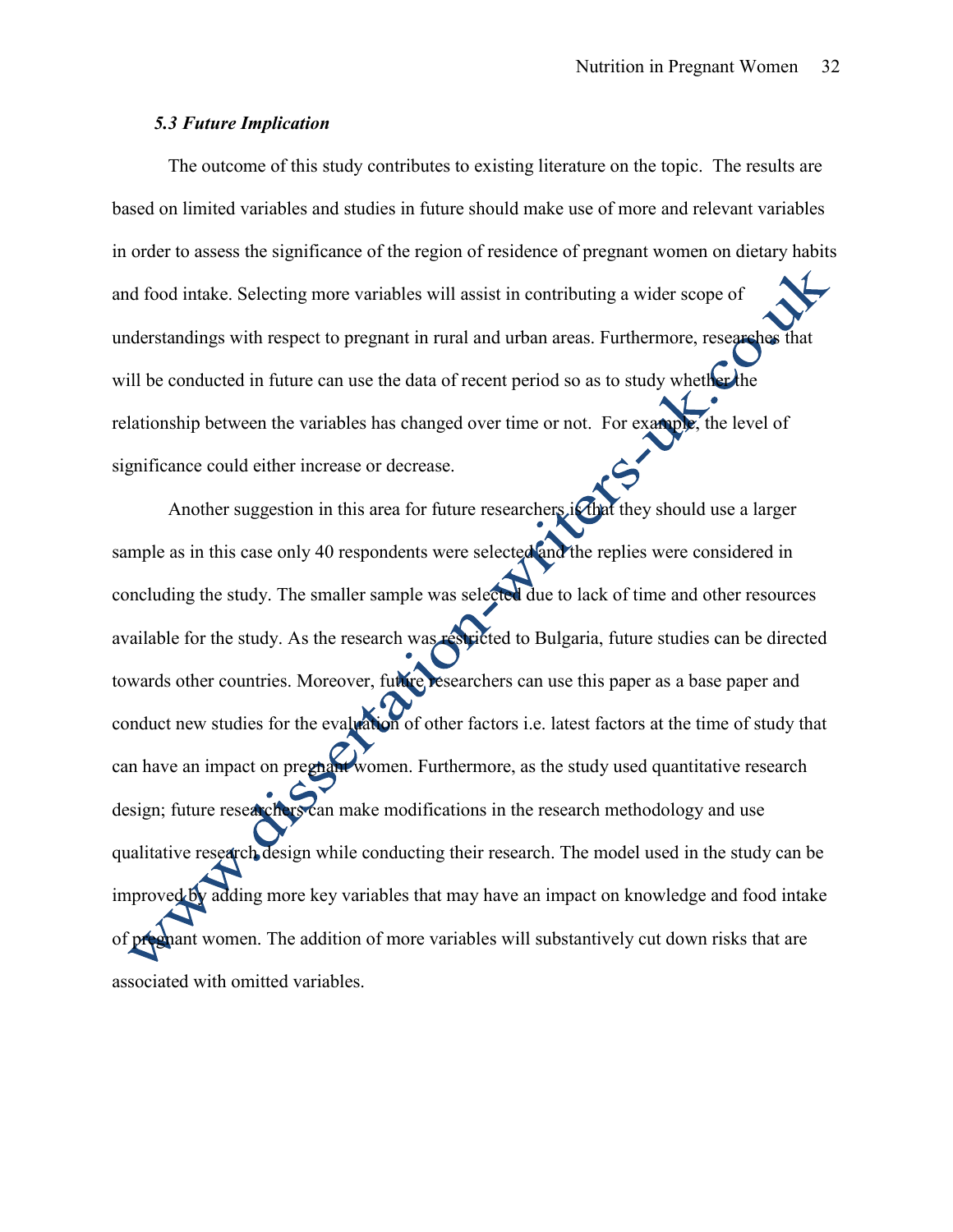#### **REFERENCES**

- Banjare, P. (2016). *Subjective Well-Being, Health and Healthcare Utilization: A Study of Rural Elderly in Odisha* (Doctoral dissertation, National Institute of Technology Rourkela).
- Bernard, H.R. and Bernard, H.R., (2012). *Social research methods: Qualitative and quantitative approaches.*Sage.
- Campbell, T.M. and Campbell, T.C., (2008). The benefits of integrating nutrition into clinical medicine. *The Israel Medical Association journal*, *10*(10), p.730.
- Cheng, Y., Dibley, M. J., Zhang, X., Zeng, L., and Yan, H. (2009).Assessment of dietary intake among pregnant women in a rural area of western China.*BMC Public Health*, *9*(1), 1.
- Cockx, L., Francken, N., and Pieters, H. (2015). *Food and nutrition security in the European Union: Overview and case studies* (No. 31). LEI Wageningen UR.
- Creswell, J.W., (2013). *Research design: Qualitative, quantitative, and mixed methods approaches.*Sage publications.
- Farre, L. (2016). New evidence on the healthy immigrant effect. *Journal of Population Economics*, *29*(2), 365-394.
- Gao, H., Stiller, C. K., Scherbaum, V., Biesalski, H. K., Wang, Q., Hormann, E., and Bellows, A. C. (2013). Dietary intake and food habits of pregnant women residing in urban and rural areas of Deyang City, Sichuan Province, China. *Nutrients*, *5*(8), 2933-2954.
- Hartini, T. N. S. (2004). Food habits, dietary intake and nutritional status during economic crisis among pregnant women in Central Java, Indonesia.
- Hossain, B., Sarwar, T., Reja, S., and Akter, M. N. (2013).Nutritional Status of Pregnant women in selected rural and urban area of Bangladesh. *J Nutr Food Sci*, *3*(219), 2.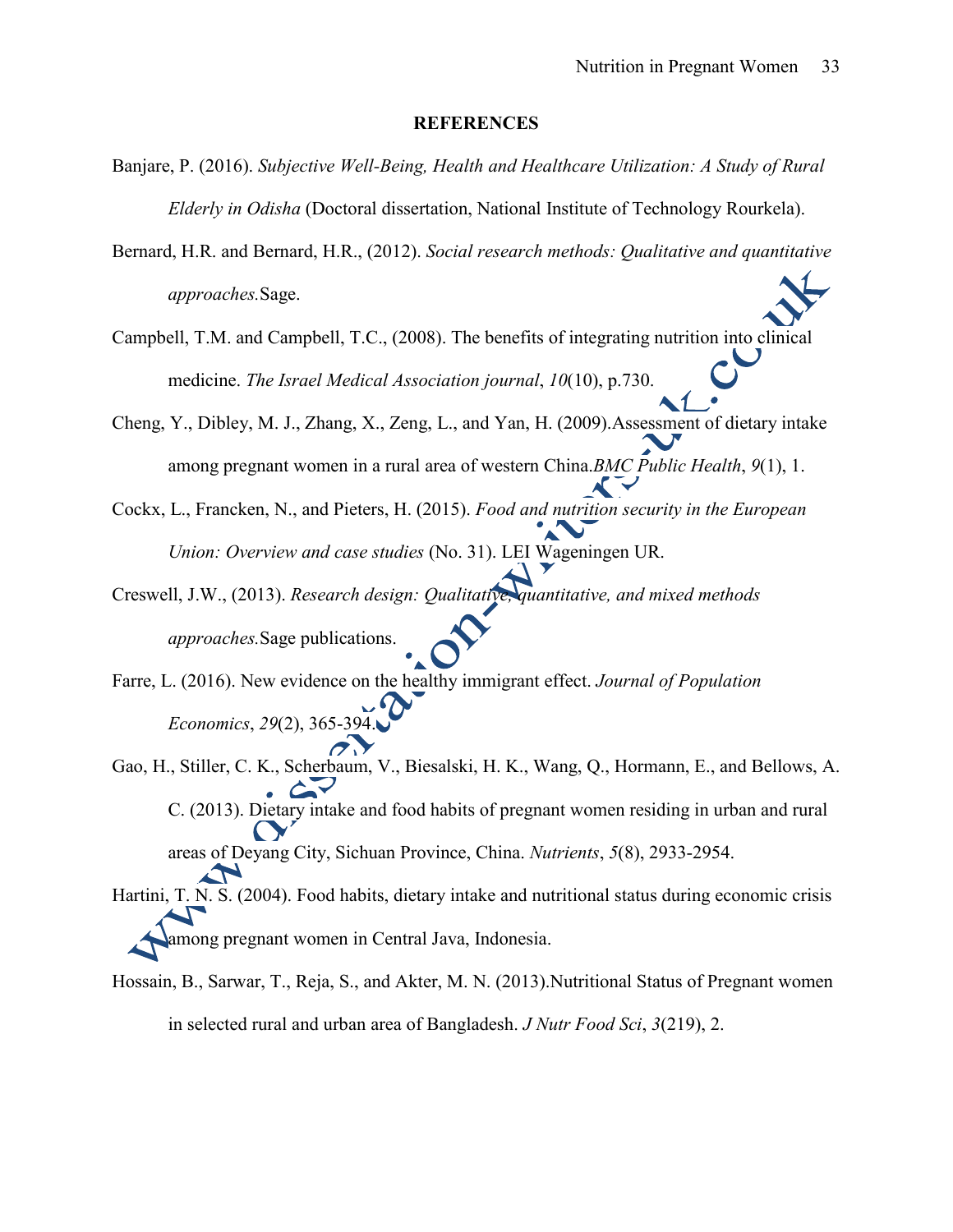- King, J.C., (2000). Physiology of pregnancy and nutrient metabolism. *The American journal of clinical nutrition*, *71*(5), pp.1218s-1225s.
- Kumar, R. (2010). *Research Methodology: A Step-by-Step Guide for Beginners*. SAGE Publications Ltd. Third Edition
- Maxwell, J.A., (2012). *Qualitative research design: An interactive approach: An intera approach*. Sage.
- McGowan, C. A., and McAuliffe, F. M. (2013).Maternal dietary patterns and associated nutrient intakes during each trimester of pregnancy. *Public health nutrition*, *16*(01), 97-107.
- Ojofeitimi, E.O., Ogunjuyigbe, P.O., Sanusi, R.A., Orji, E.O., Akinlo, A., Liasu, S.A. and Owolabi, O.O., 2008. Poor dietary intake of energy and retinol among pregnant women: implications for pregnancy outcome in Southwest Nigeria. *Pak. J. Nutr*, *7*(3), pp.480-484.
- Oken, E., Guthrie, L. B., Bloomingdale, A., Platek, D. N., Price, S., Haines, J., and Wright, R. O. (2013). A pilot randomized controlled trial to promote healthful fish consumption during pregnancy: the Food for Thought Study. *Nutrition journal*, *12*(1), 1.
- Oni, O.A. and Tukur, J., (2012). Identifying pregnant women who would adhere to food taboos in a rural community: a community-based study. *African journal of reproductive health*, *16*(3).
- Picot, J., Hartwell, D., Harris, P., Mendes, D., Clegg, A.J. and Takeda, A., (2012). The effectiveness of interventions to treat severe acute malnutrition in young children: a systematic review.
- Quirk, S. E., Williams, L. J., O'Neil, A., Pasco, J. A., Jacka, F. N., Housden, S., ... and Brennan, S. L. (2013). The association between diet quality, dietary patterns and depression in adults: a systematic review. *BMC psychiatry*, *13*(1), 1.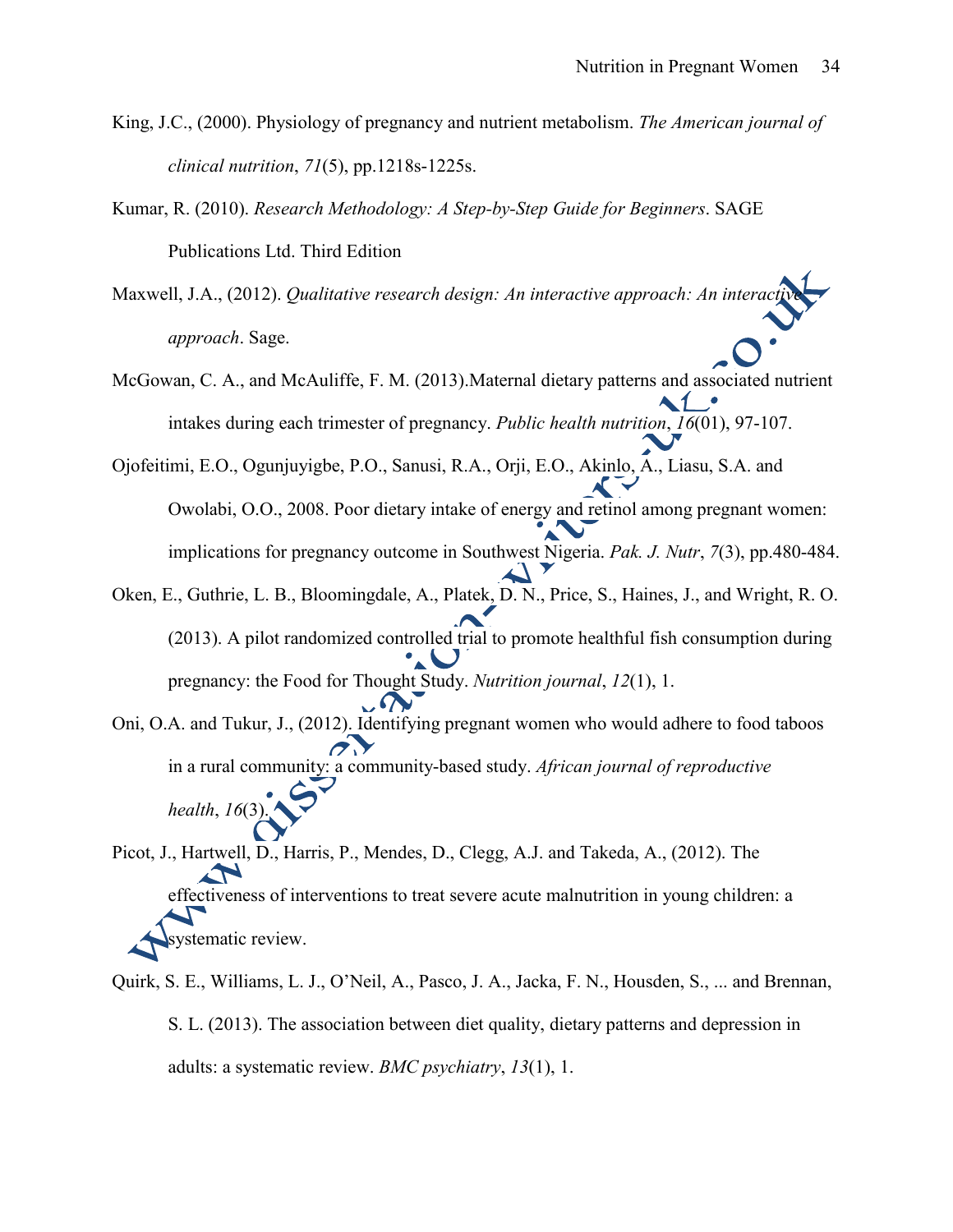Sholeye, O. O., Badejo, C. A., and Jeminusi, O. A. (2014). Dietary habits of pregnant women in Ogun-East Senatorial Zone, Ogun State, Nigeria: A comparative study. *International Journal of Nutrition and Metabolism*, *6*(4), 42-49.

Singh, P., Singh, R. K., Singh, R. B., Saboo, B., Elkilany, G., Hristova, K., and De Meester, F. (2015).Effect of Maternal Dietary Supplementation on Complications of Pregnancy and Infancy and Metabolic Syndrome in Later Adult Life. *World Heart Journal*, *7*(3), 127.

UNICEF. (2006). *Progress for children: a report card on nutrition* (No. 4). Unicef.

Valente, F. L., and Suarez, A. M. (2016).6 Closing Protection Gaps through a More Comprehensive Conceptual Framework for the Human Right to Adequate Food and Nutrition. *Gender, Nutrition, and the Human Right to Adequate Food: Toward an Inclusive Framework*, *47*, 341.

Volgyi, E., Carroll, K. N., Hare, M. E., Ringwald-Smith, K., Piyathilake, C., Yoo, W., and Tylavsky, F. A. (2013). Dietary patterns in pregnancy and effects on nutrient intake in the Mid-South: the Conditions Affecting Neurocognitive Development and Learning in Early Childhood (CANDLE) study. *Nutrients*, *5*(5), 1511-1530.  $\sqrt{\Omega}$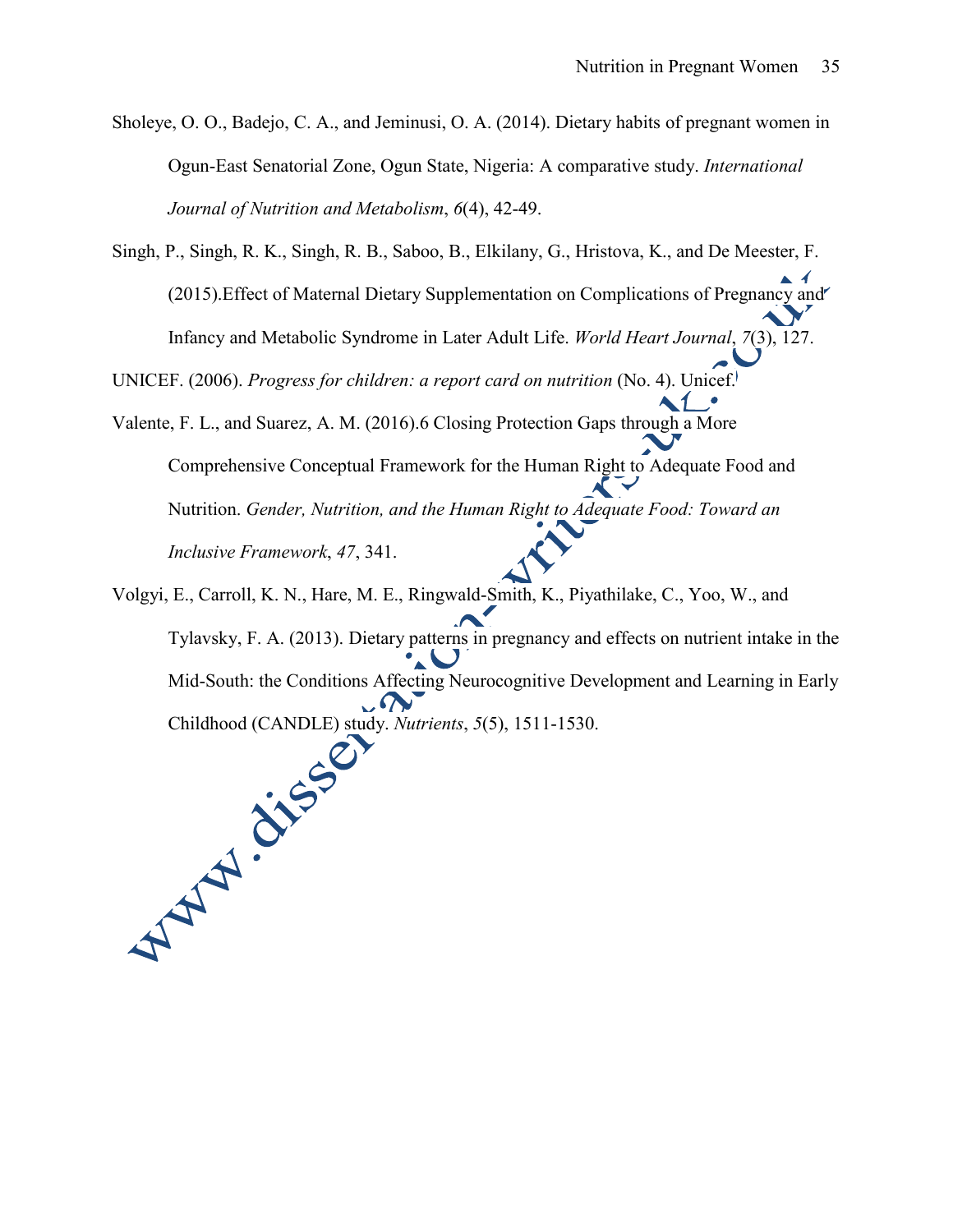### *Appendix A: Questionnaire*

### **Q1. Please fill out the following Information**

 $Age$ Height\_\_\_\_ Weight\_\_\_\_ Weight before pregnancy\_\_\_\_\_\_ Gestation weeks of pregnancy\_\_\_\_\_ **Q2. How many numbers of children do you have?** Number of children\_\_\_\_\_ **Q3. (Fill if applicable) The age of your youngest child is?** • less than 2 years • 2year to 5 years • 6years to 10 years • 11 years and above **Q4. What is your educational background?**  Below 2years of education Secondary Education ege Graduate

Iniversity Graduate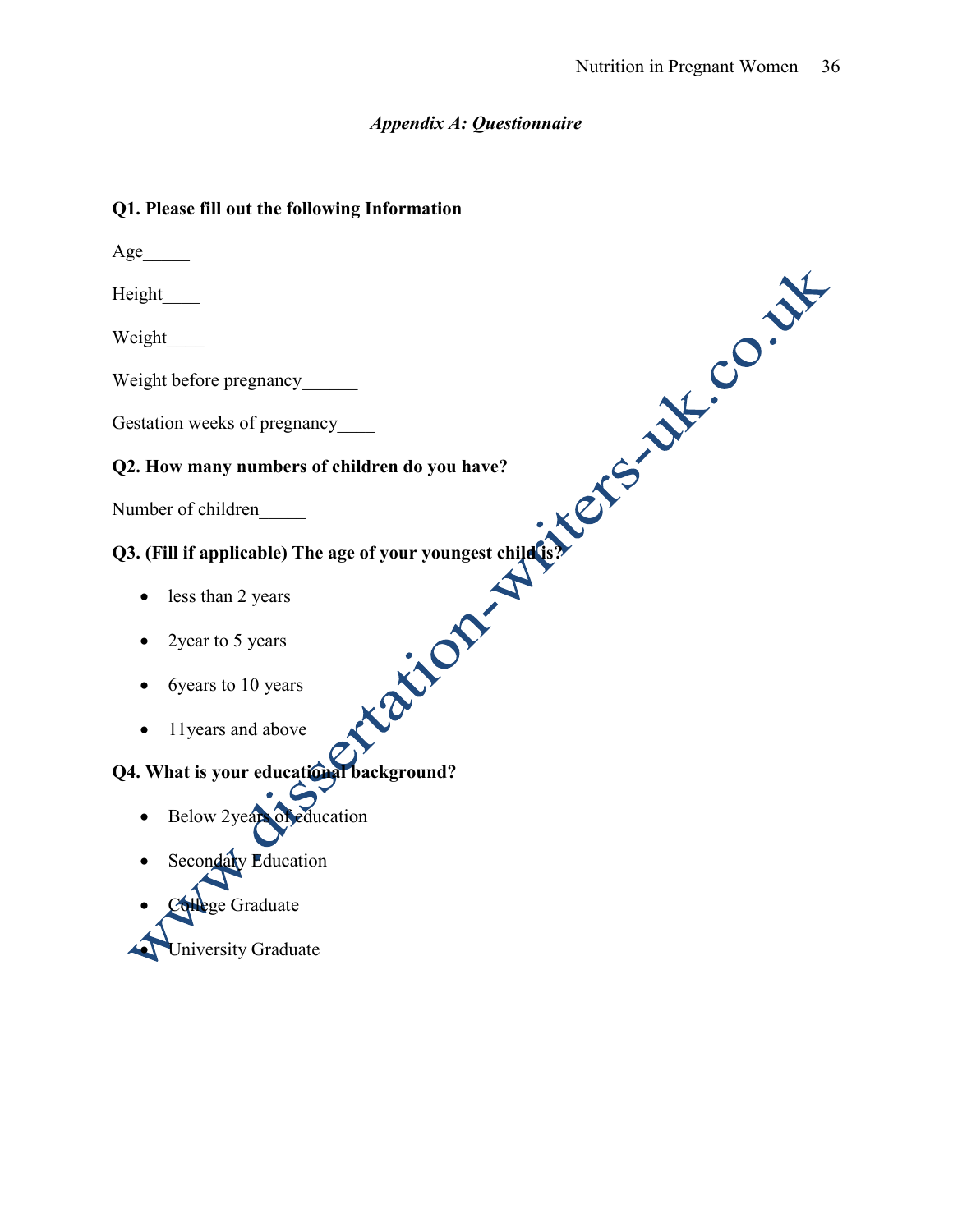### **Dependent Variable: Food Intake and Knowledge**

### **Independent Variable Urban Area**

### **Q1. You think acquiring sufficient pregnancy knowledge before getting pregnant is**

### **necessary?**

- Strongly Agree
- Agree
- Neither Agree nor Disagree
- Disagree
- Strongly Disagree

### **Q2. In your opinion, pregnant women should increase the consumption of vegetable based**

### **food diet**

- Strongly Agree
- Agree
- Neither Agree nor Disagree
- Disagree
- Strongly Disagree

**Q3. In your opinion, during pregnancy, women should be undertaking at least 2 hours of** 



- Agree
- Neither Agree nor Disagree
- Disagree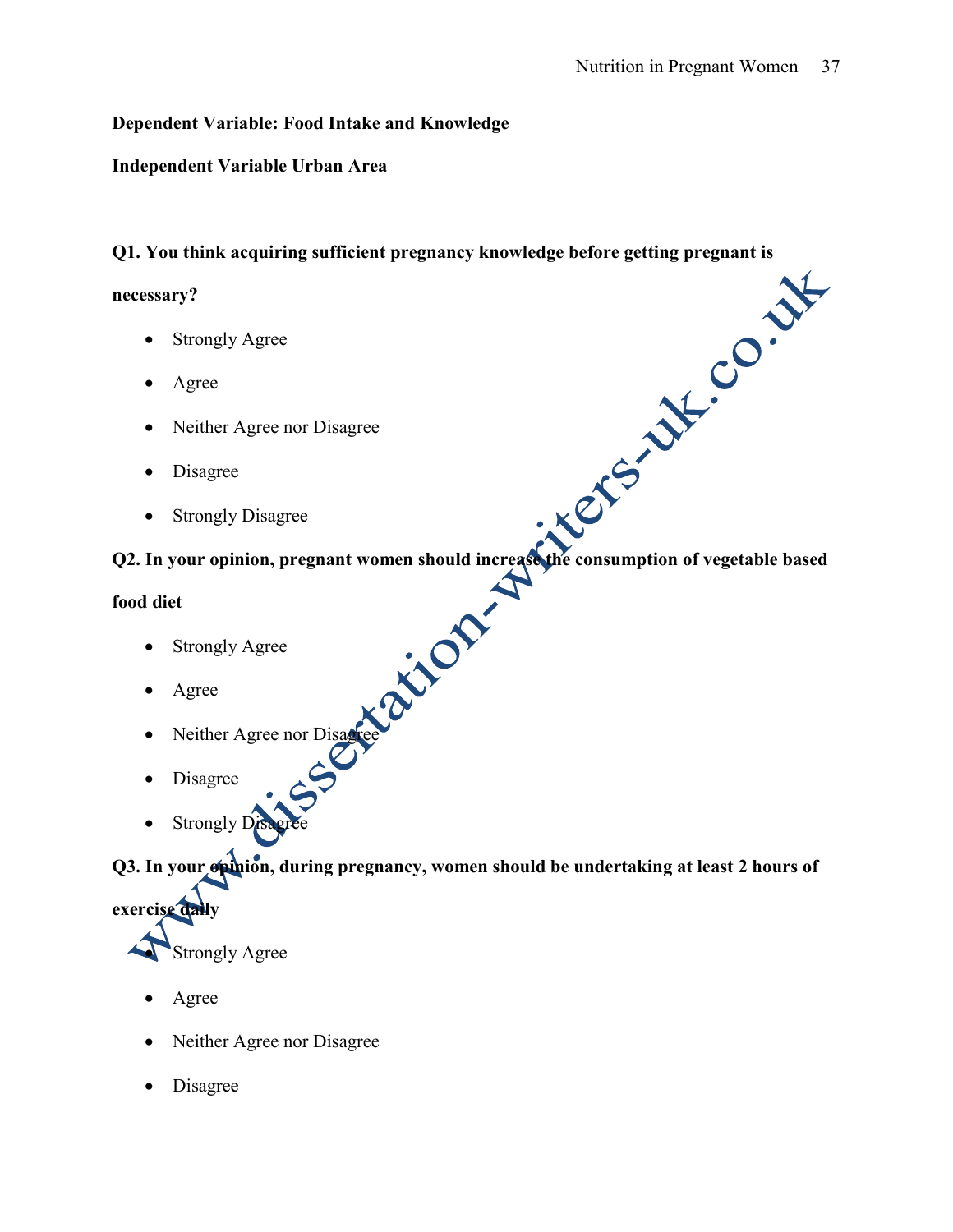• Strongly Disagree

## **Q4. In your opinion pregnant women should consume more energy in the first trimester as**

### **compared to the second or their trimester**

- Strongly Agree
- Agree
- Neither Agree nor Disagree
- Disagree
- Strongly Disagree

**Q5. In your opinion during pregnancy it is important for women to make sure they are getting the right daily amount of folate**.

- Strongly Agree
- Agree
- Neither Agree nor Disagree
- Disagree
- Strongly Disagree

**Q6. In your opinionwomen who want to become pregnant should supplement folic acid** 

before pregnancy and the first trimester in pregnancy.

- Strongly
- Agree
- Neither Agree nor Disagree
- Disagree
- Strongly Disagree

**Q7. In your opinion women who are pregnant or want to become pregnant should increase** 

**Iron consumption in order to avoid anaemia.**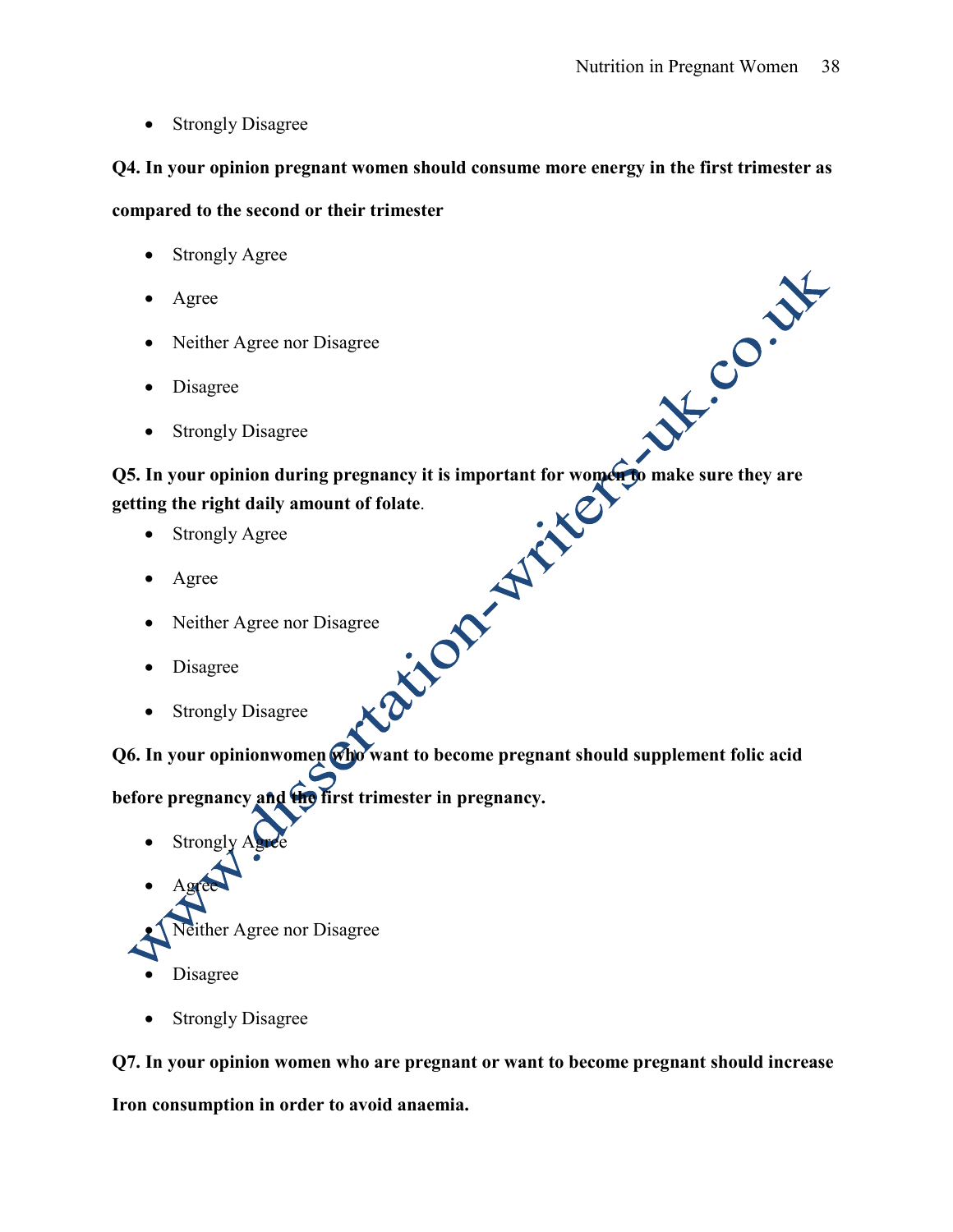- Strongly Agree
- Agree
- Neither Agree nor Disagree
- Disagree
- Strongly Disagree

### **Q8. In your opinion alcohol consumption is correctly prohibited during the period of**

### **pregnancy for women**

- Strongly Agree
- Agree
- Neither Agree nor Disagree
- Disagree
- Strongly Disagree

**Q9. In your opinion it is necessary for women to stop smoking completely during the** 

### **period of pregnancy.**

- Strongly Agree
- Agree
- Neither Agree nor Disagree
- Disagr **Strongly Disagree**

### **Dependent Variable: Food Intake and Knowledge**

**Independent Variable: Rural Area**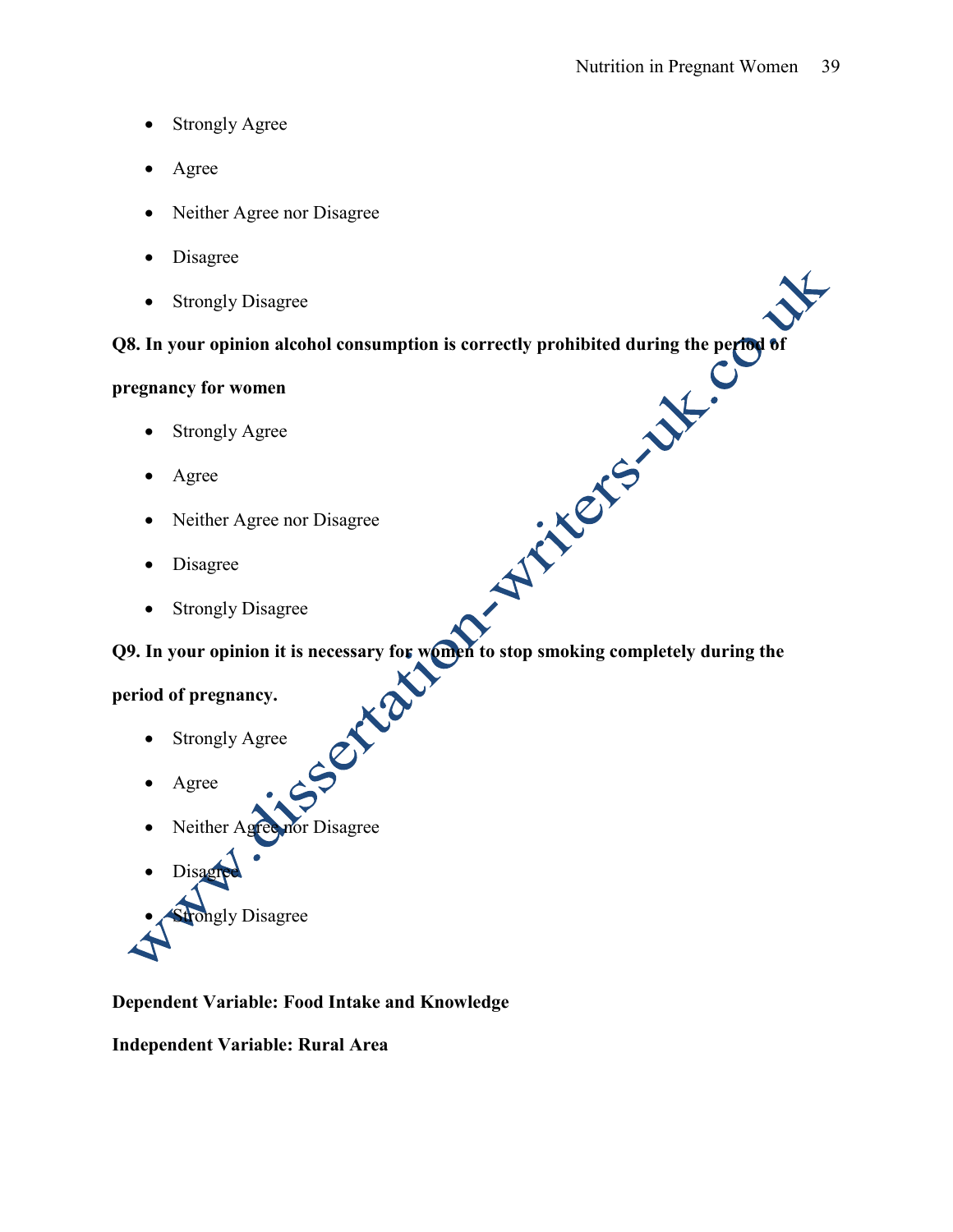### **Q1. You think acquiring sufficient pregnancy knowledge before getting pregnant is**

### **necessary?**

- Strongly Agree
- Agree
- Neither Agree nor Disagree
- Disagree
- Strongly Disagree

**COLUS AND SET ON STRONG SET ON STRONG SET ON STRONG SET ON STRONG SET ON STRONG SET ON STRONG SET ON STRONG SET ON STRONG SET ON STRONG SET ON STRONG SET ON STRONG SET ON STRONG SET ON STRONG SET ON STRONG SET ON STRONG S** 

### **food diet**

- Strongly Agree
- Agree
- Neither Agree nor Disagree
- Disagree
- Strongly Disagree

**Q3. In your opinion, during pregnancy, women should be undertaking at least 2 hours of** 

### **exercise daily**

- Strongly
- Neither Agree nor Disagree
- Disagree

Agree

• Strongly Disagree

# **Q4. In your opinion pregnant women should consume more energy in the first trimester as compared to the second or their trimester**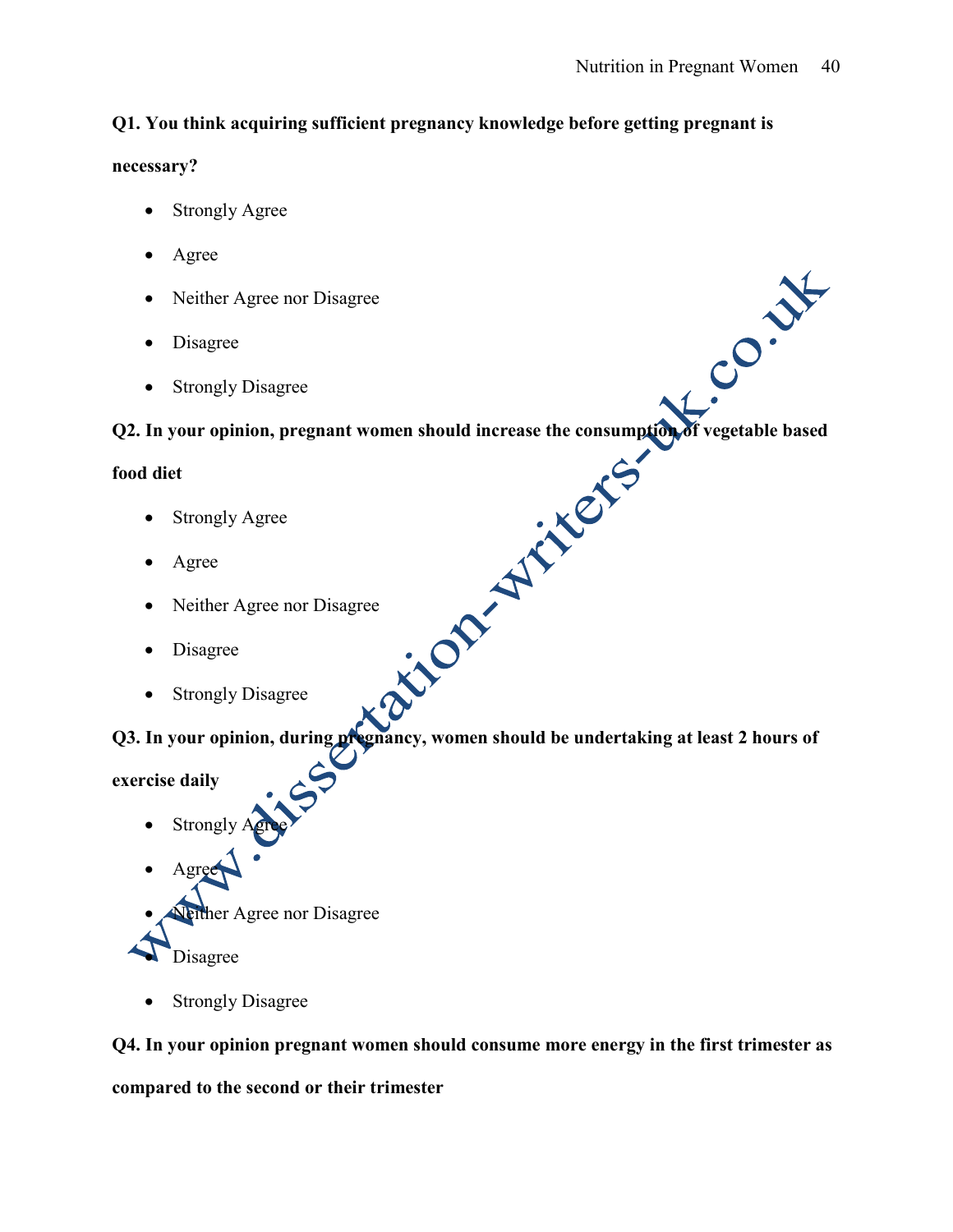- Strongly Agree
- Agree
- Neither Agree nor Disagree
- Disagree
- Strongly Disagree

**Q5. In your opinion during pregnancy it is important for women to make sure they are getting the right daily amount of folate**.

- Strongly Agree
- Agree
- Neither Agree nor Disagree
- Disagree
- Strongly Disagree

**Q6. In your opinionwomen who want to become pregnant should supplement folic acid** 

**before pregnancy and the first trimester in pregnancy.** 

KO

- Strongly Agree
- Agree
- Neither Agree nor Disagree
- Disagree
- **Strongly Disagree**

**Q7. In your opinion women who are pregnant or want to become pregnant should increase** 

### **Iron consumption in order to avoid anaemia.**

- Strongly Agree
- Agree
- Neither Agree nor Disagree